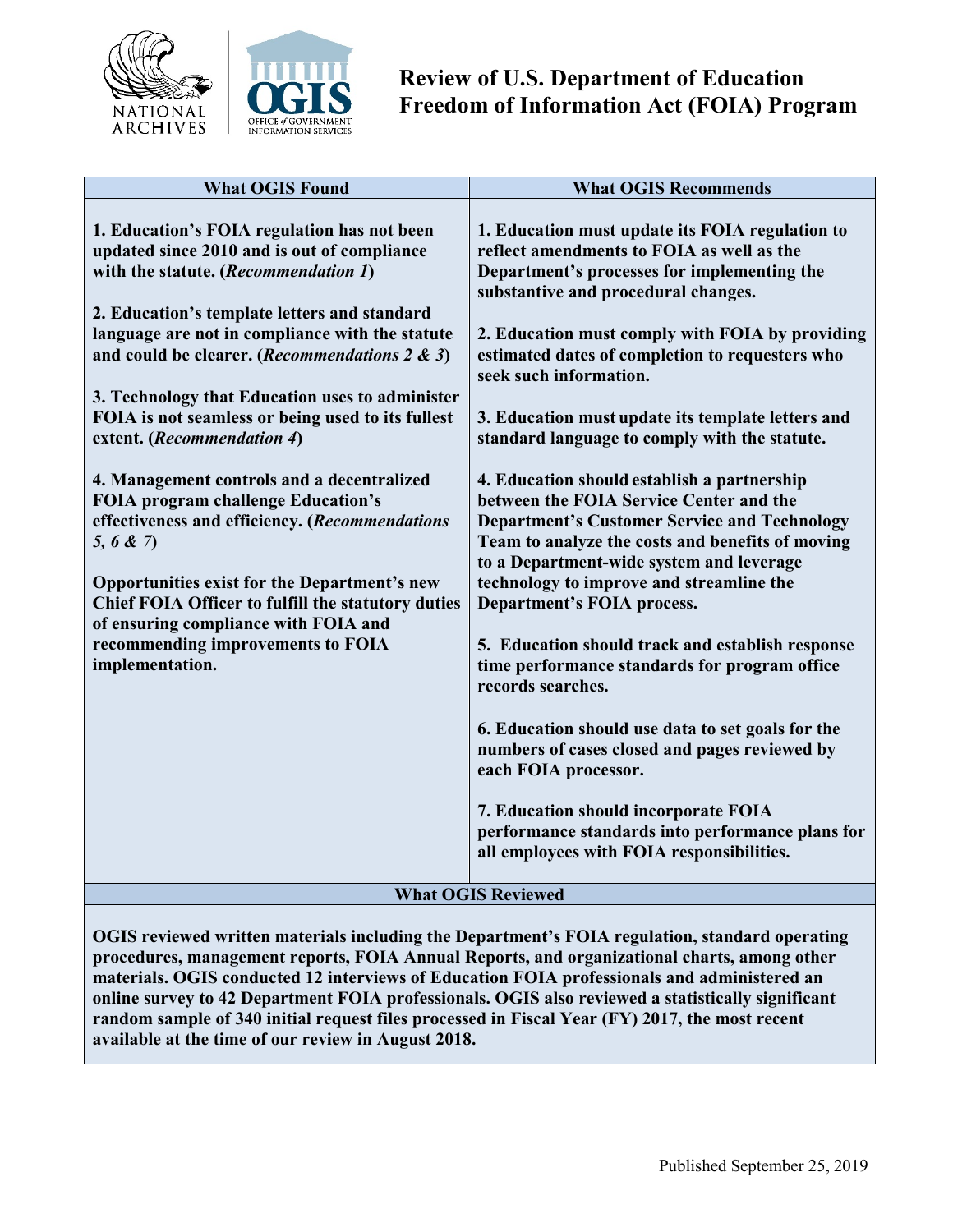### **Introduction**

The Freedom of Information Act (FOIA) mandates that the Office of Government Information Services (OGIS) review FOIA policies, procedures and compliance, and identify procedures and methods for improving FOIA compliance.<sup>[1](#page-1-0)</sup> OGIS periodically conducts independent, systematic reviews of agencies' FOIA programs to evaluate their compliance with FOIA.

While our compliance assessment process recognizes that there is no one-size-fits-all approach to administering FOIA—each agency's records are unique and as such, management of the FOIA process differs—we have observed that successful FOIA programs share three general characteristics: they manage their resources appropriately; they use technology effectively; and they communicate well with requesters. To that end, our compliance assessment program, the first of its kind in the administration of FOIA, reviews and issues findings regarding a FOIA program's management, technology and communication.

This report assesses the FOIA program at the U.S. Department of Education (Education or Department). This report and our recommendations, which the Department had the opportunity to review prior to publication, is intended to assist the Department in its continued efforts to fulfill its FOIA responsibilities. OGIS will follow up with Education regarding the status of these recommendations in 120 business days.

#### **What We Reviewed**

This report is the result of direct observation and review of initial FOIA request case files; a review of the Department's FOIA regulation, FOIA web page, and other written material such as the Department's FOIA standard operating procedures, policies, Annual FOIA Reports, and organizational chart; interviews with FOIA officials and staff; and a review of the Department's FOIA litigation from January 2009 to July 2018. We also conducted an online survey and received responses from 42 Department FOIA professionals.

Education provided us with data about FOIA case files closed in Fiscal Year (FY) 2017, the most recent available at the time of our review.<sup>[2](#page-1-1)</sup> OGIS reviewed 334 initial FOIA request files, a statistically significant random sample of the 2,574 requests the program processed in FY 2017. That allowed us to generalize to the population of FOIA requests the program processed in FY 2017.<sup>[3](#page-1-2)</sup>

<span id="page-1-0"></span> $1\,$  5 U.S.C. § 552(h)(2).

<span id="page-1-1"></span><sup>&</sup>lt;sup>2</sup> We conducted most of our review in the fourth quarter of FY 2018 and completed our review of FOIA case files in the first quarter of FY 2019. A vacancy on the OGIS Compliance Team and the government shutdown in December 2018 and January 2019 contributed to the delayed completion of this report.

<span id="page-1-2"></span><sup>3</sup> See Methodology on page 19.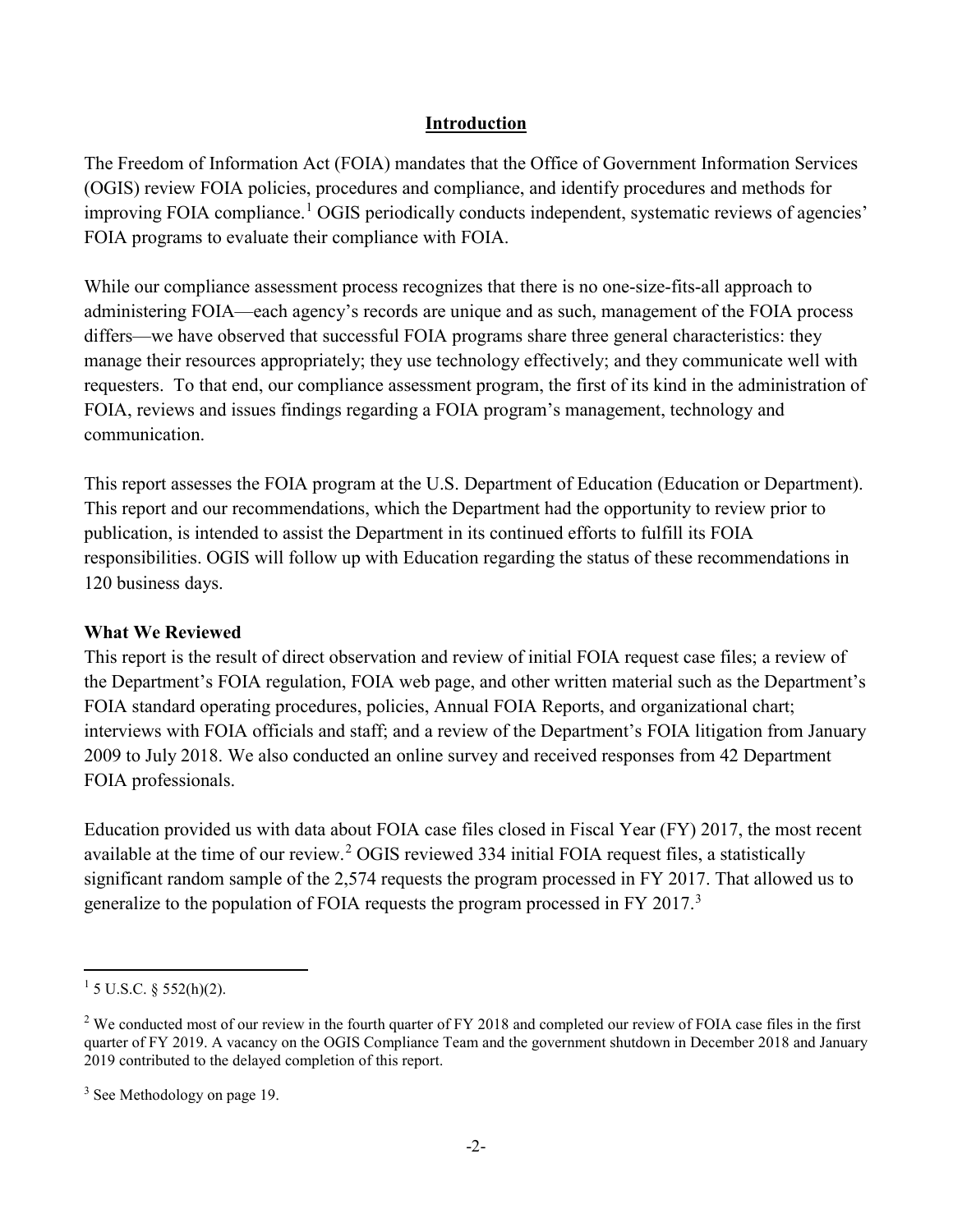During our assessment, Education reported its annual FOIA data for FY 2018. In situations in which the data varies significantly from FY 2017 or continues a noteworthy trend, we cite that in this report.

### **Background**

Education is a cabinet-level department that oversees the nation's education system. The Department's mission is "to promote student achievement and preparation for global competitiveness by fostering educational excellence and ensuring equal access."[4](#page-2-0)

During our assessment, the Education FOIA Service Center (Center) operated under the Department's Office of the Chief Privacy Officer (OCPO) within the Office of Management (OM), one of seven offices within the Office of the Deputy Secretary. The Center is responsible for overseeing the Department's FOIA operations, which includes administering FOIA and providing overall guidance throughout the Department to ensure agency compliance with the statute.<sup>[5](#page-2-1)</sup>

The Department's 12 Office for Civil Rights (OCR) regions have authority to administer the Department's responsibilities under the FOIA for the documents maintained in their respective offices; their work falls under the umbrella of the Department's FOIA Service Center. The Department's Office of Inspector General (OIG) operates its own separate FOIA program.<sup>[6](#page-2-2)</sup> We did not include the OIG's FOIA program as part of our assessment.

### *Requests and Backlog*

 $\overline{a}$ 

Between FY 2009 and FY 2017, Education received an average of 2,375 FOIA requests per fiscal year, according to data reported in the Department's Annual FOIA Reports. During that same period, Education responded to an average of 2,323 requests per fiscal year. As shown in figure 1, the backlog (the number of requests that are pending at an agency at the end of the fiscal year that are beyond the statutory response time of 20 working days) ranged from a low of 234 requests in FY 2013 to 618 requests in FY 2017. The backlog jumped to 857 requests in FY 2018.

Between FY 2016 and FY 2018, the backlog jumped 124 percent—from 381 requests in FY 2016 to 857 requests in FY 2018. During that same period, the number of requests Education processed increased by 24 percent.

<span id="page-2-0"></span><sup>4</sup> [https://www.ed.gov/,](https://www.ed.gov/) accessed April 10, 2019.

<span id="page-2-1"></span><sup>&</sup>lt;sup>5</sup> During our assessment, the Department's Assistant Secretary for Management served as the Chief FOIA Officer. In January 2019, after we had completed our work, but before this report was written, Education's FOIA operations moved to the Office of the Executive Secretariat, within the Office of the Secretary. The Director of the Office of the Executive Secretariat is now also the Chief FOIA Officer.

<span id="page-2-2"></span> $6$  Our sample of initial FOIA request files included requests processed by the OCR regional offices and the OIG, although the OIG FOIA program was not part of our assessment.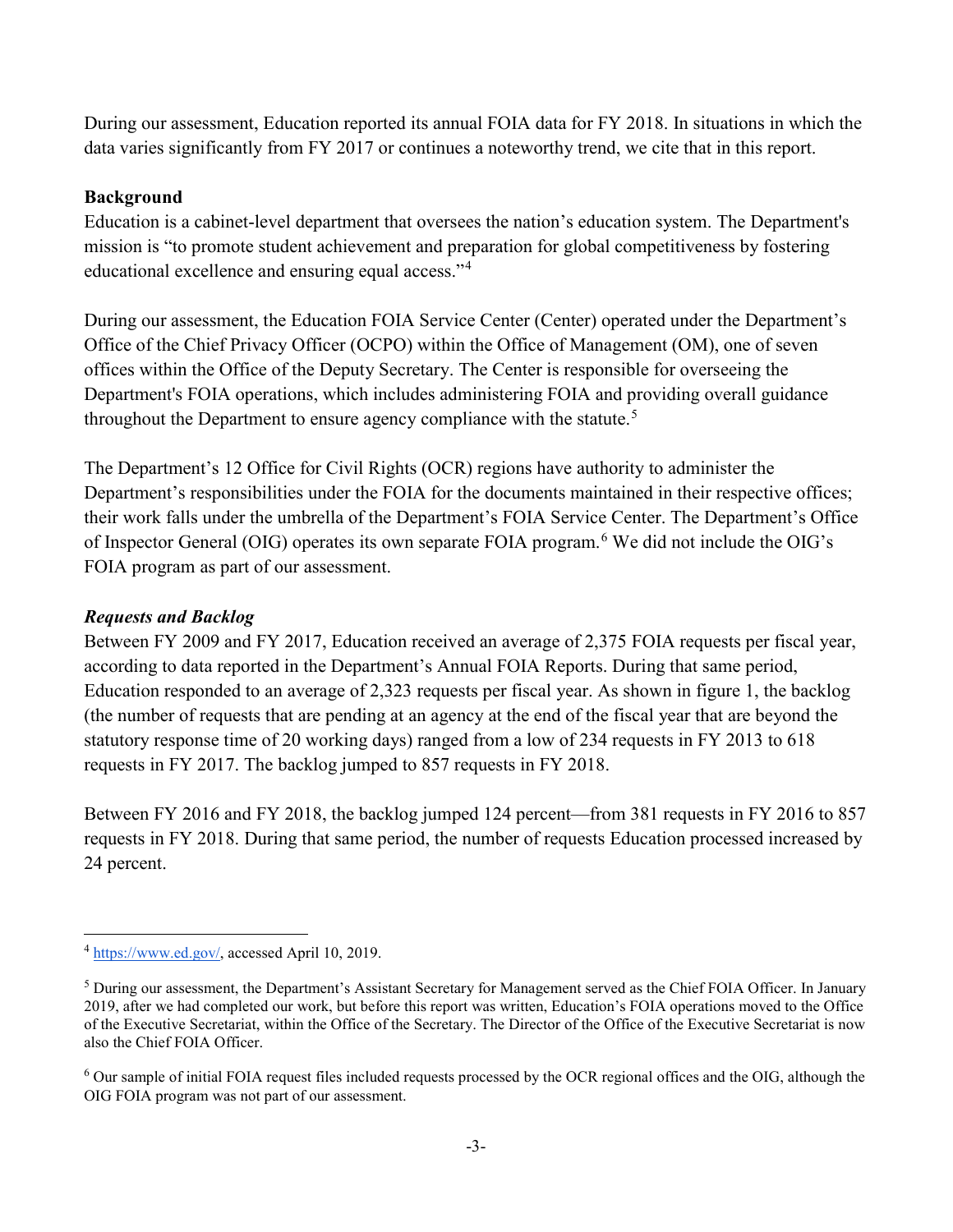

Figure 1: Education Requests Received, Processed & Backlogged FY 2009-2018<sup>[7](#page-3-0)</sup>

Between FY 2009 and FY 2017, Education responded to simple requests in an average of 28 days and complex requests in an average of 78 days. The average response time for complex requests ranged from a low of 44 days in FY 2010 to a high of 112 days in FY 2017. As shown in figure 2, the average age of Education's 10 oldest requests reached a low of 199 days at the end of FY 2009, rose to a high of 1,109 days in FY 2016, and shrank to 988 days in FY 2017. Since FY 2011, the average age of Education's 10 oldest requests has exceeded the government-wide average.

At the time of our assessment, Education's oldest request, received on January 3, 2011, had been among the Department's 10 oldest since the end of FY 2012; by the end of FY 2018, that request remained the Department's oldest.

#### *FOIA Program Administration*

 $\overline{a}$ 

Between FY 2009 and FY 2017, Education reported that its FOIA program cost an average of \$3.99 million per fiscal year. Litigation-related costs accounted for an average of 4.8 percent of the total cost of the FOIA program from FY 2009 to FY 2017—ranging from 1 percent in FY 2014 to 12 percent in  $FY$  2011.<sup>[8](#page-3-1)</sup>

<span id="page-3-0"></span> $<sup>7</sup>$  Data from Education Annual FOIA Reports as reported on  $\frac{www.foia.gov}{www.foia.gov}$ , accessed July 5, 2018.</sup>

<span id="page-3-1"></span><sup>8</sup> Data from the Department's FOIA Annual Reports for FY 2009 - 2017; litigation-related spending reported in Annual FOIA Reports represents staff time spent on litigation-related issues; this figure does not include any attorney's fees awarded to the plaintiff, or the value of any settlements that the agency reached with a litigant.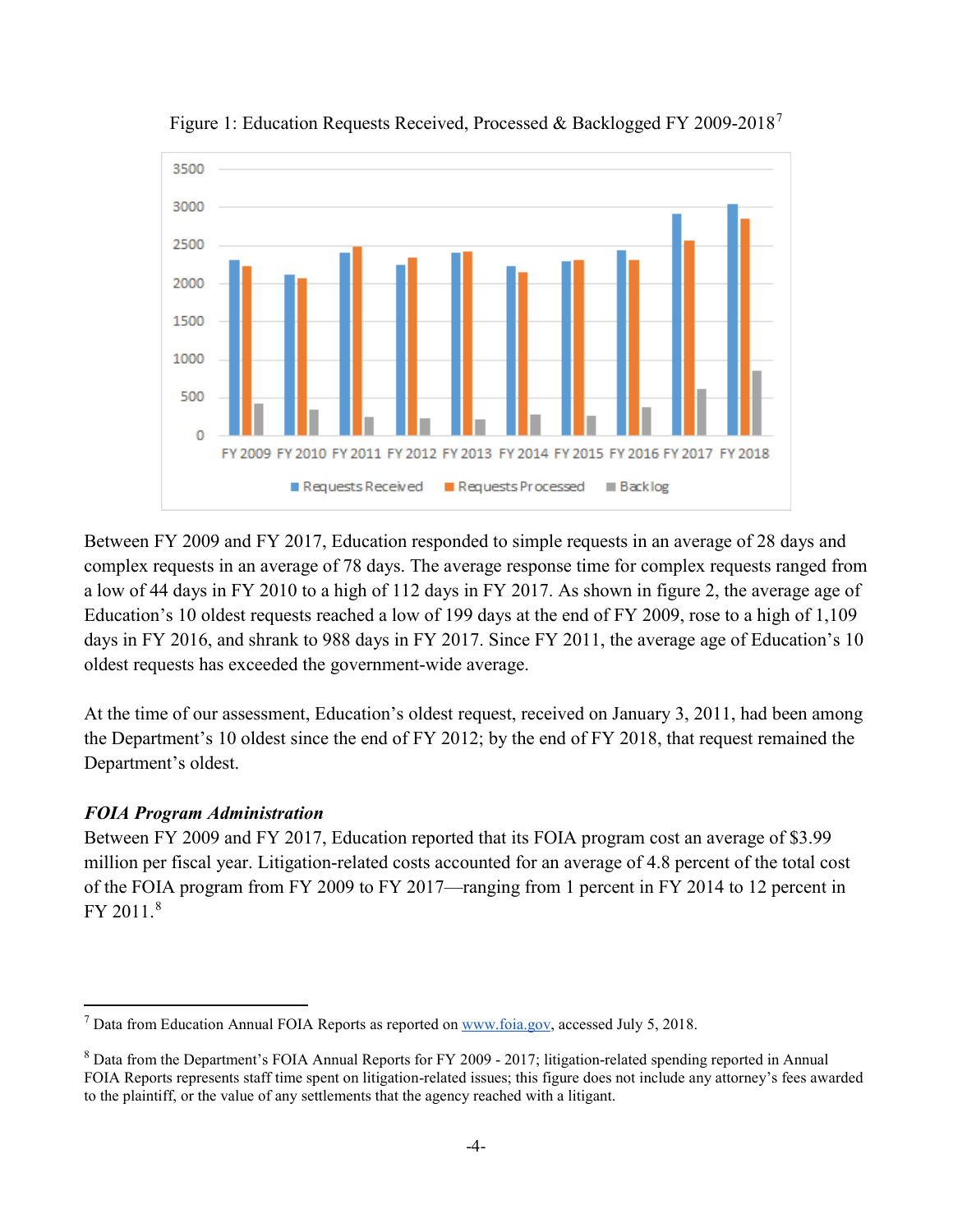

Figure 2: Average Age in Days of Education's 10 Oldest Requests FY 2010-2017[9](#page-4-0)

Figure 3: Total Costs of Education FOIA Processing FY 2009-2017[10](#page-4-1)



<span id="page-4-0"></span><sup>&</sup>lt;sup>9</sup> Data from Education Annual FOIA Reports as reported on [www.foia.gov,](http://www.foia.gov/) accessed July 5, 2018.

<span id="page-4-1"></span> $10$  Data from Education Annual FOIA Reports as reported on  $\frac{www.foia.gov}{waw.foia.gov}$ , accessed July 5, 2018.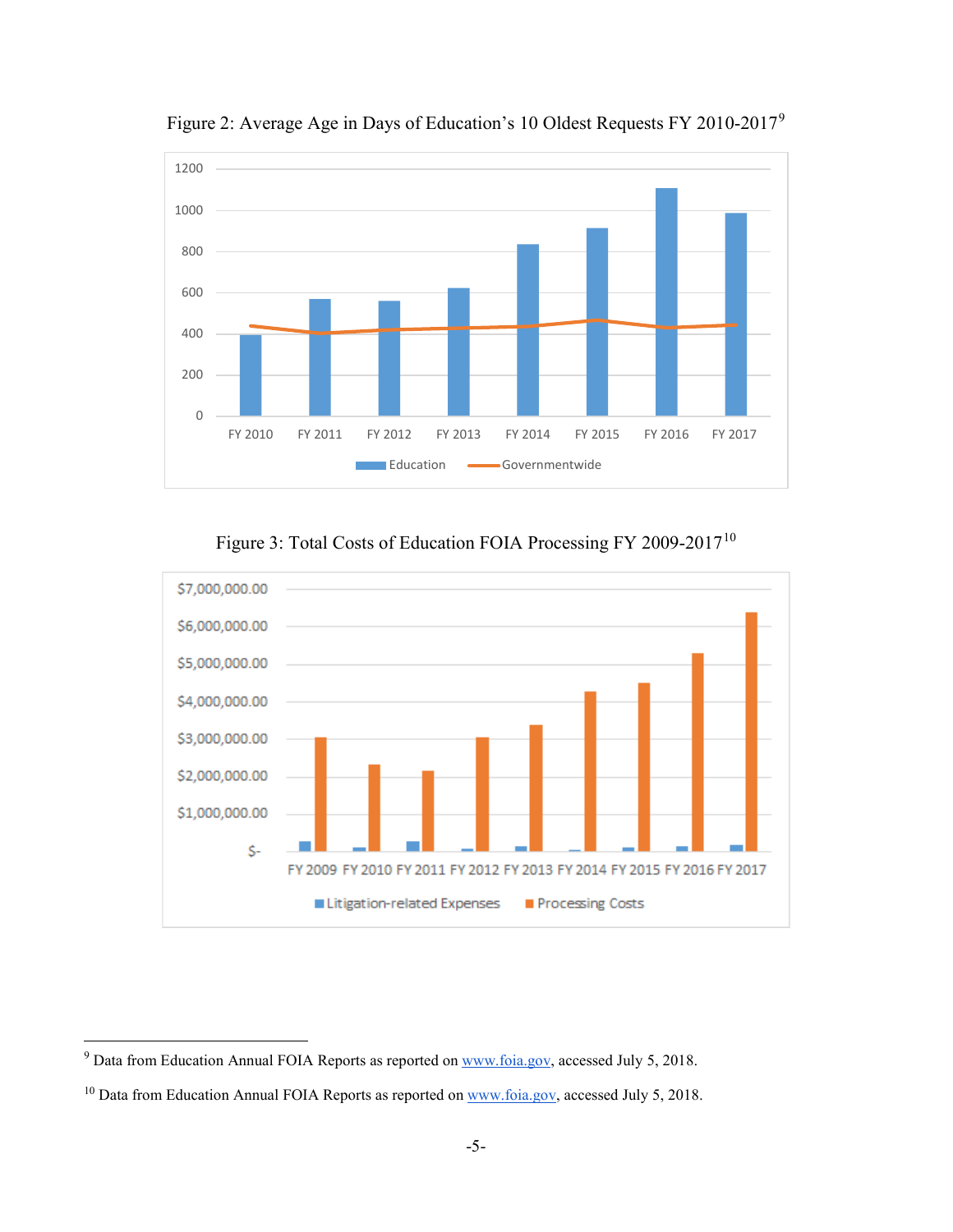# *Staffing*

l

The FOIA Service Center consists of one Supervisory Government Information Specialist (SGIS) at the General Schedule (GS) 15 level; two GS-14 Government Information Specialist (GIS) team lead analysts overseeing initial processing and appeals, respectively; two GS-12 GIS FOIA analysts and one GS-9 GIS.

At the time of our assessment, the FOIA Service Center also employed a team of three contractors comprised of an intake specialist to provide administrative support and two processors to handle various aspects of the FOIA process, including working with FOIA coordinators throughout the Department who are responsible for searching for responsive records.

More than half—56 percent—of the Department's FOIA professionals have worked at the Department for 10 or more years, according to the online survey OGIS conducted of Education's FOIA processors and managers. Two-thirds of those responding—66 percent—have worked as a FOIA professional for at least five years.



# Figure 4: Education FOIA Staff FY 2009-2017<sup>[11](#page-5-0)</sup>

<span id="page-5-0"></span><sup>&</sup>lt;sup>11</sup> Data from Education Annual FOIA Reports as reported o[n www.foia.gov,](http://www.foia.gov/) accessed July 5, 2018.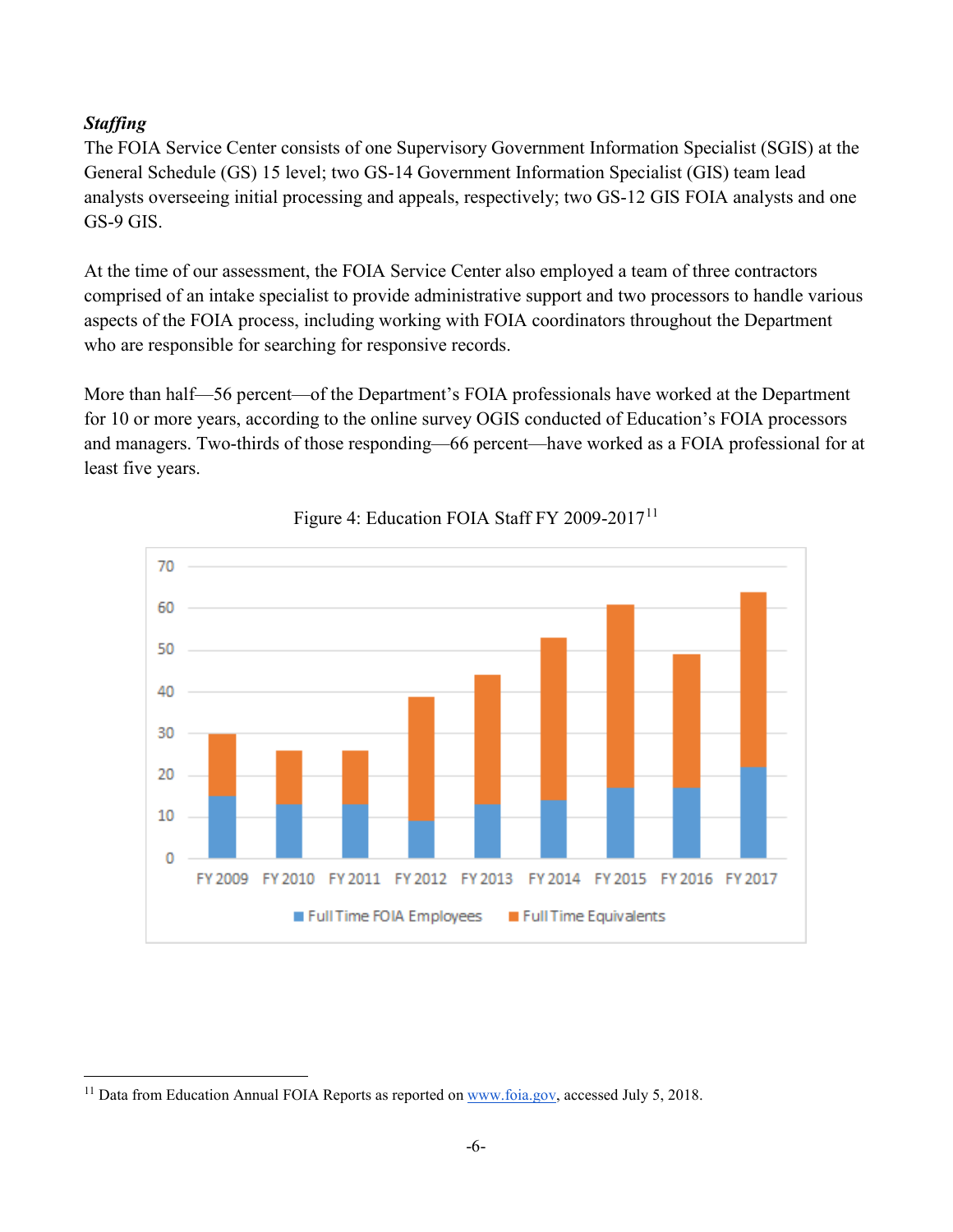## *FOIA Process*

Education has a decentralized FOIA process with a centralized FOIA Service Center. The FOIA Service Center in Washington, D.C., assigns requests for Department records to a Washington-based FOIA GIS and sends requests to search for responsive records to the 12 OCR region offices.

Within each OCR region, a Regional FOIA Review Officer manages all FOIA releases and denials as they relate to requests for records maintained by their respective offices.

The FOIA Service Center divides its requests into three processing tracks: expedited processing, simple requests and complex requests. FOIA analysts review incoming requests to determine whether they are proper FOIA requests and whether they require clarification. The analysts task FOIA Coordinators in the relevant program offices with coordinating the searches for responsive records using a "FOIA Request Assignment/FOIA Search" form. The FOIA Service Center expects the program offices to provide any responsive records to the assigned analyst within 10 business days or contact the analyst to discuss any search, scope, or fee issues.

The FOIA Coordinators manage the searches, upload responsive records into the FOIA case management system, and make initial redactions to the responsive records. The FOIA Service Center analysts review and correct redactions, as needed; prepare and respond to the requester; and complete an internal "Processing Closeout Checklist" to document the activities involved in the processing of a request including the search, the fees assessment, the application of redactions, the preparation of a response, updating the case management system, the coordination list review, and close out activities. The Office of General Counsel (OGC) reviews requests from the media or those deemed "sensitive." Generally, if the FOIA Service Center has not heard back from OGC within three days, it sends the response.

#### *Appeals and Litigation*

A FOIA Appeals Coordinator logs all appeals and ensures the administrative record is complete and ready for review by the program office that processed the request. The FOIA Appeals Coordinator sends the appeal to the program office FOIA Coordinator and Director to assign appeals so that the individual who processed the request does not process the appeal. The FOIA Appeals Coordinator reviews the appeal responses, returning them to the program office if necessary, and sends them to the OGC for legal review. Next, the Chief FOIA Officer reviews and signs the final appeal package.

We reviewed Education's FOIA litigation filed between January 1, 2009 and July 6, 2018, and identified 67 lawsuits naming Education as a defendant. More than two-thirds of the lawsuits cited a failure to respond within the statutory 20-working-day response time. Nine lawsuits challenged the Department's searches for responsive records, while seven lawsuits challenged the Department's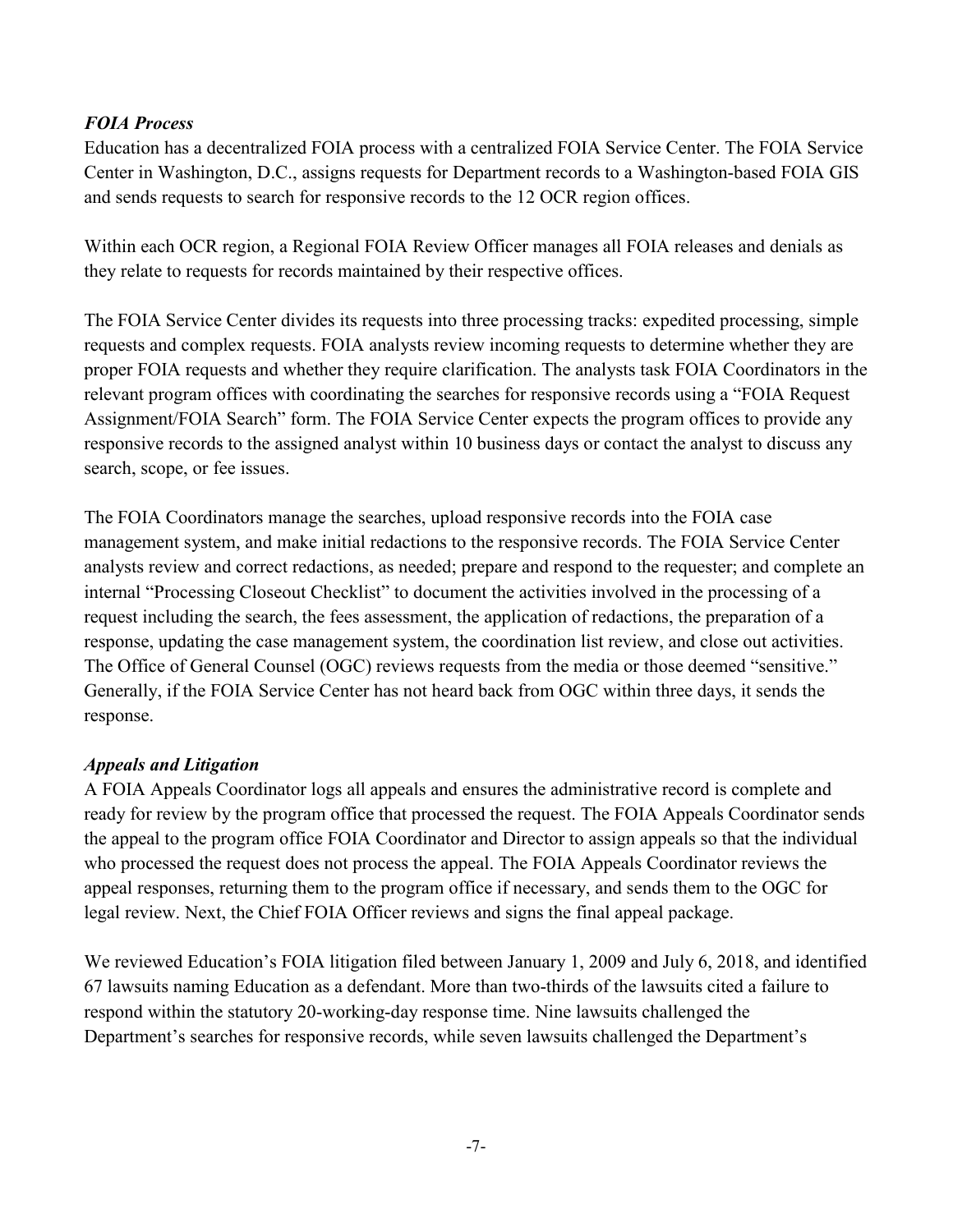

Figure 5: Education Appeals Received & Processed FY 2009-2018[12](#page-7-0)

withholdings, two lawsuits cited denials of expedited processing and one lawsuit cited denial of a fee waiver.<sup>[13](#page-7-1)</sup>

Thirteen cases remain open. Of the 54 closed cases we reviewed, four resulted in rulings in favor of Education, while two cases resulted in a ruling in favor of the requester. Courts dismissed 48 cases for various reasons, including failure to state a claim, lack of jurisdiction, or settlement by joint stipulation.<sup>[14](#page-7-2)</sup>

#### *Training*

l

Education estimated in its 2018 Chief FOIA Officer Report that at least 90 percent of FOIA professionals and staff with FOIA responsibilities attended training during 2018.[15](#page-7-3) Ninety percent of respondents to an online OGIS survey administered as part of this assessment said that Education offered training or guidance on how to properly process a FOIA request.

The FOIA Service Center's training focuses on using the FOIA case management system while the OGC's training focuses on exemption use and other legal aspects. The OGC offers training "as-needed" and tailors it to the trainees' needs, according to the attorney assigned to handle FOIA matters.

<span id="page-7-0"></span><sup>&</sup>lt;sup>12</sup> Data from Education Annual FOIA Reports as reported o[n www.foia.gov,](http://www.foia.gov/) accessed July 5, 2018.

<span id="page-7-1"></span><sup>&</sup>lt;sup>13</sup> See Appendix for list of FOIA lawsuits filed against Education between January 1, 2009 and July 6, 2018.

<span id="page-7-2"></span><sup>&</sup>lt;sup>14</sup> The status of these cases is as of August 2019.

<span id="page-7-3"></span><sup>15</sup> [https://www2.ed.gov/policy/gen/leg/foia/2018-ed-cfo-report-doj.pdf,](https://www2.ed.gov/policy/gen/leg/foia/2018-ed-cfo-report-doj.pdf) accessed April 11, 2019.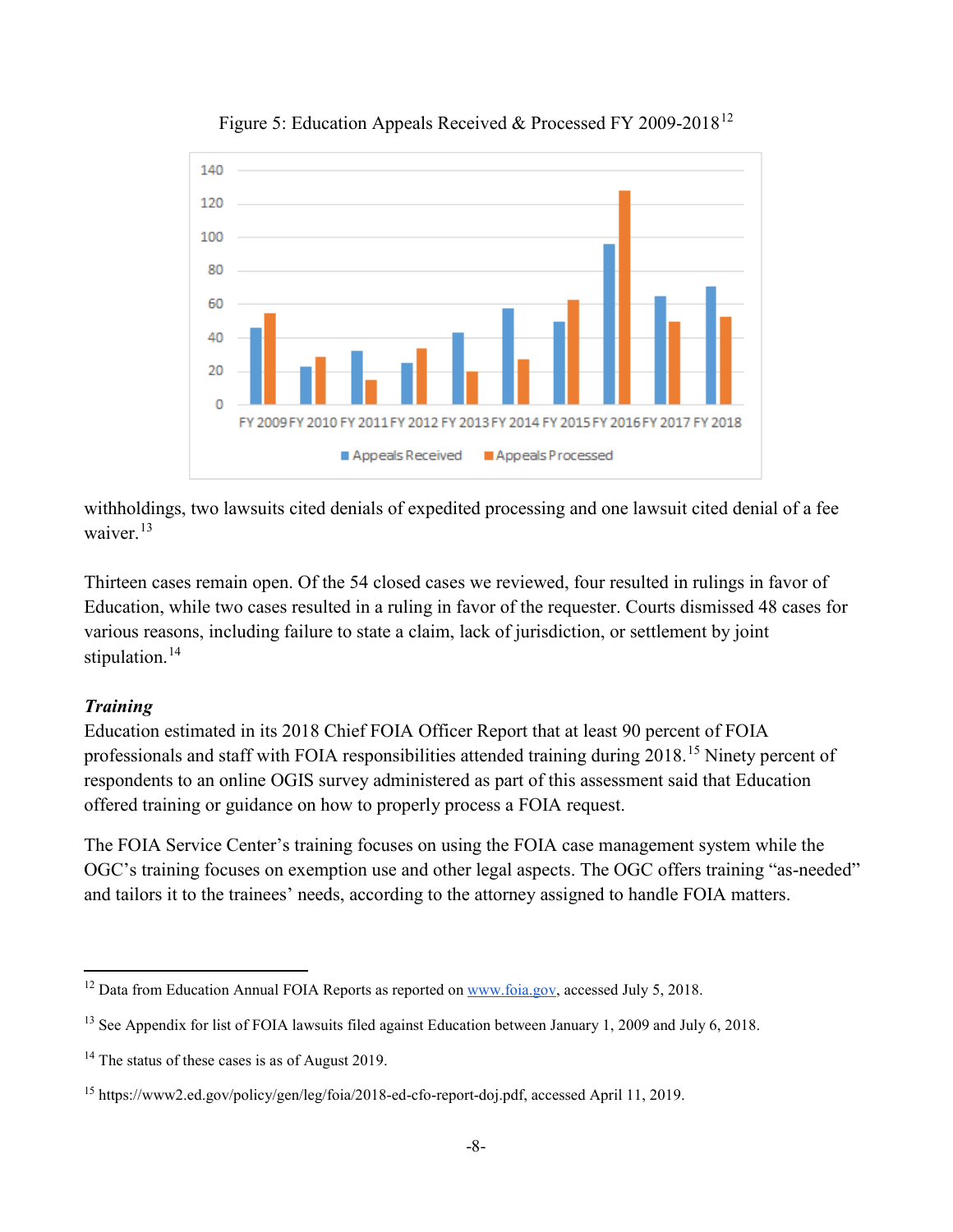## **Finding 1: Education's FOIA Regulation is Out of Compliance**

*Education's FOIA regulation has not been updated since 2010 and is out of compliance with changes to the law and related guidance that have occurred since then. The regulation, which governs how the Department administers FOIA, provides an incorrect deadline for filing an administrative appeal, provides incorrect information regarding certain fee assessments, and does not provide procedures for engaging in dispute resolution.*

The Department last updated its FOIA regulation on June 14, 2010.<sup>[16](#page-8-0)</sup> Well-crafted FOIA regulations offer both FOIA requesters and processors a tool for understanding and navigating the process. FOIA requires agencies to publish regulations that provide for the expedited processing of requests;<sup>[17](#page-8-1)</sup> provide for fees and fee waivers;<sup>[18](#page-8-2)</sup> and provide procedures for engaging in dispute resolution through the FOIA Public Liaison and OGIS.<sup>[19](#page-8-3)</sup>

Public Law No. 114-185, Sec. 3, part of the FOIA Improvement Act of 2016 that did not directly amend FOIA, also required agencies to review their regulations and "issue regulations on procedures for the disclosure of records under [the FOIA] in accordance with the amendments made by" the 2016 changes to the law.

To help agencies meet this requirement, on September 7, 2016, the U.S. Department of Justice, Office of Information Policy (OIP), released an updated version of its Guidance for Agency FOIA Regulations and an updated Template for Agency FOIA Regulations that reflect changes to the statute.<sup>[20](#page-8-4)</sup> These changes include:

- alerting requesters to the dispute resolution services that agency FPLs and OGIS offer;
- providing a minimum of 90 days to file an administrative appeal; and
- providing limitations on assessing certain fees if an agency fails to comply with FOIA's time limits and no unusual or exceptional circumstances exist.

OIP guidance is that agencies should follow the template as closely as possible.<sup>[21](#page-8-5)</sup>

<span id="page-8-0"></span><sup>16</sup> [https://www.ecfr.gov/cgi-bin/text-idx?SID=06fad67948b8ac19b955e34e051819dc&node=pt34.1.5&rgn=div5,](https://www.ecfr.gov/cgi-bin/text-idx?SID=06fad67948b8ac19b955e34e051819dc&node=pt34.1.5&rgn=div5) accessed on April 16, 2019.

<span id="page-8-1"></span> $17\,5$  U.S.C.  $88\,552(a)$ (E)(i)-552(a)(E)(ii).

<span id="page-8-2"></span><sup>&</sup>lt;sup>18</sup> 5 U.S.C. §§ 552(a)(4)(A)(i)- 552(a)(4)(A)(viii).

<span id="page-8-3"></span><sup>&</sup>lt;sup>19</sup> Public Law No. 114-185, Sec. 3.

<span id="page-8-4"></span><sup>&</sup>lt;sup>20</sup> [https://www.justice.gov/oip/blog/updated-foia-regulation-template-and-guidance-now-available,](https://www.justice.gov/oip/blog/updated-foia-regulation-template-and-guidance-now-available) accessed on April 11, 2019.

<span id="page-8-5"></span><sup>21</sup> [ttps://www.justice.gov/oip/oip-guidance/guidance-agency-foia-regulations,](https://www.justice.gov/oip/oip-guidance/guidance-agency-foia-regulations) accessed on April 18, 2019.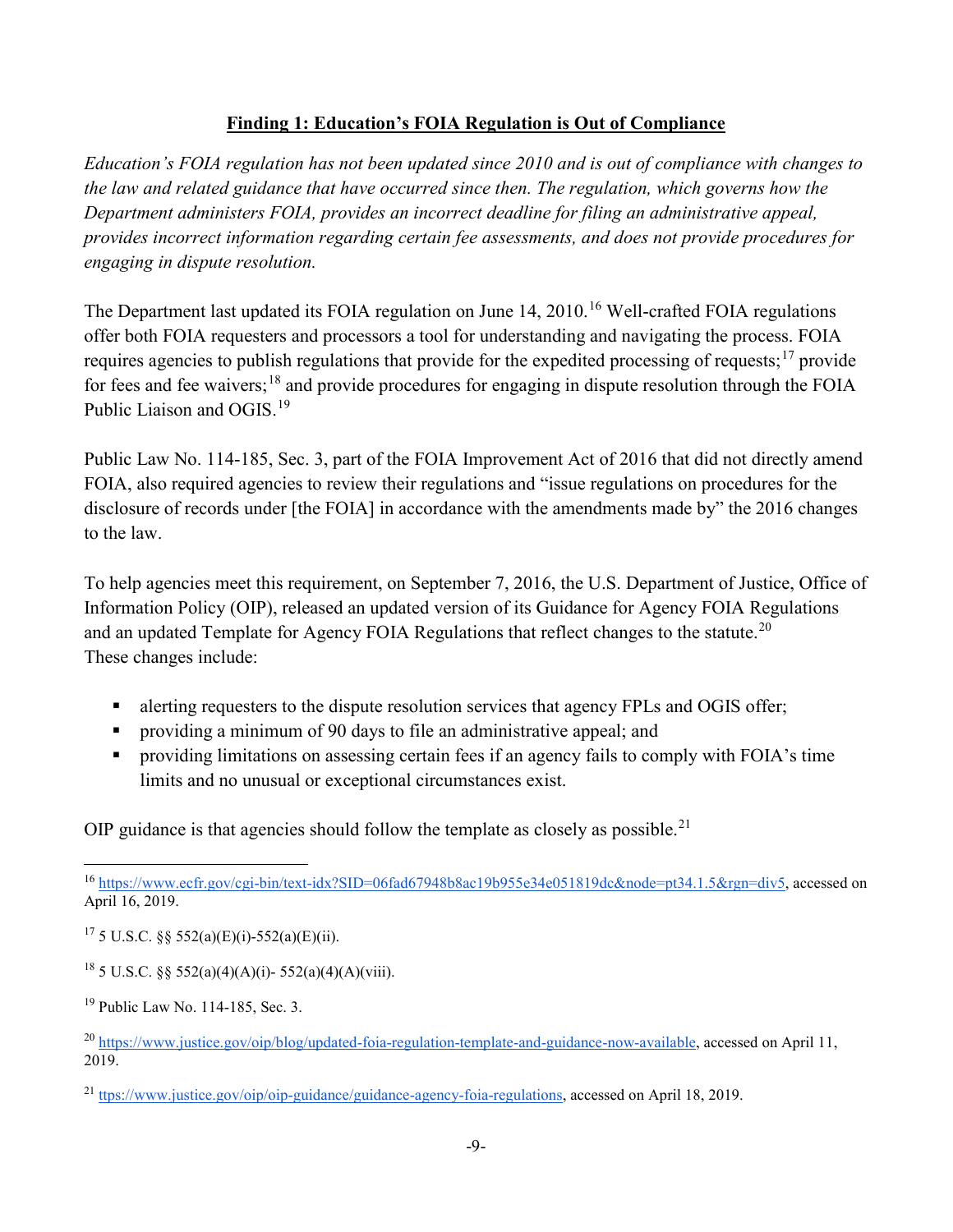**Recommendation 1**: Education must update its FOIA regulation to reflect the amendments to FOIA as well as the Department's processes for implementing the substantive and procedural changes it has made. We recommend using the OIP regulation template.

## **Finding 2: Communication with Requesters Not in Compliance and Could Be Clearer**

*There is a lack of consistency in providing estimated dates of completion and in response letters issued by the FOIA Service Center and the regional Office for Civil Rights (OCR) offices. Lack of consistency also exists regarding notifying requesters about services offered by the FOIA Public Liaison and OGIS. Requesters seeking records from the 12 regional OCR offices are not consistently directed to the same office when seeking information about the FOIA process. FOIA jargon, legal citations and a lack of explanation of the FOIA process in some response letters may confuse requesters.* 

## **Estimated Dates of Completion**

Requesters are entitled to an estimated date of completion under the FOIA statute.<sup>[22](#page-9-0)</sup> In our survey of Education's FOIA professionals, nearly half—48 percent— responded that they provide requesters with estimated dates of completion when requested "sometimes" (32 percent); "rarely" (5 percent); or "never" (nearly 11 percent.)

# **Alerting Requesters to Dispute Resolution Services**

The FOIA Improvement Act of 2016 requires that agencies alert requesters to dispute resolution services at two distinct points in the FOIA process. In cases of adverse determinations, agencies must include information about dispute resolution services provided by the agency FOIA Public Liaison and OGIS.<sup>[23](#page-9-1)</sup> FOIA requires that when an agency needs more than 10 additional days beyond the 20-day statutory response time to process requests in cases involving "unusual circumstances," the agency must make the FOIA Public Liaison available and inform the requester of the right to seek dispute resolution services from OGIS.[24](#page-9-2)

In our review of the FOIA initial request files, we observed that in 20 percent of cases, Education did not alert requesters to OGIS services; in 12 percent of cases, the Department did not inform requesters about the dispute resolution services offered by the FOIA Public Liaison; and in 12 percent of the cases, the Department did not alert requesters to the services offered by either one.

# **Response Letters**

 $\overline{\phantom{a}}$ 

More than 80 percent of respondents to OGIS's online survey reported that Education maintains and

<span id="page-9-0"></span> $22$  5 U.S.C. § 552 (a)(7)(B)(ii).

<span id="page-9-1"></span><sup>&</sup>lt;sup>23</sup> 5 U.S.C. § 552 (a)(6)(A)(i).

<span id="page-9-2"></span><sup>&</sup>lt;sup>24</sup> 5 U.S.C. § 552 (a)(6)(B)(ii).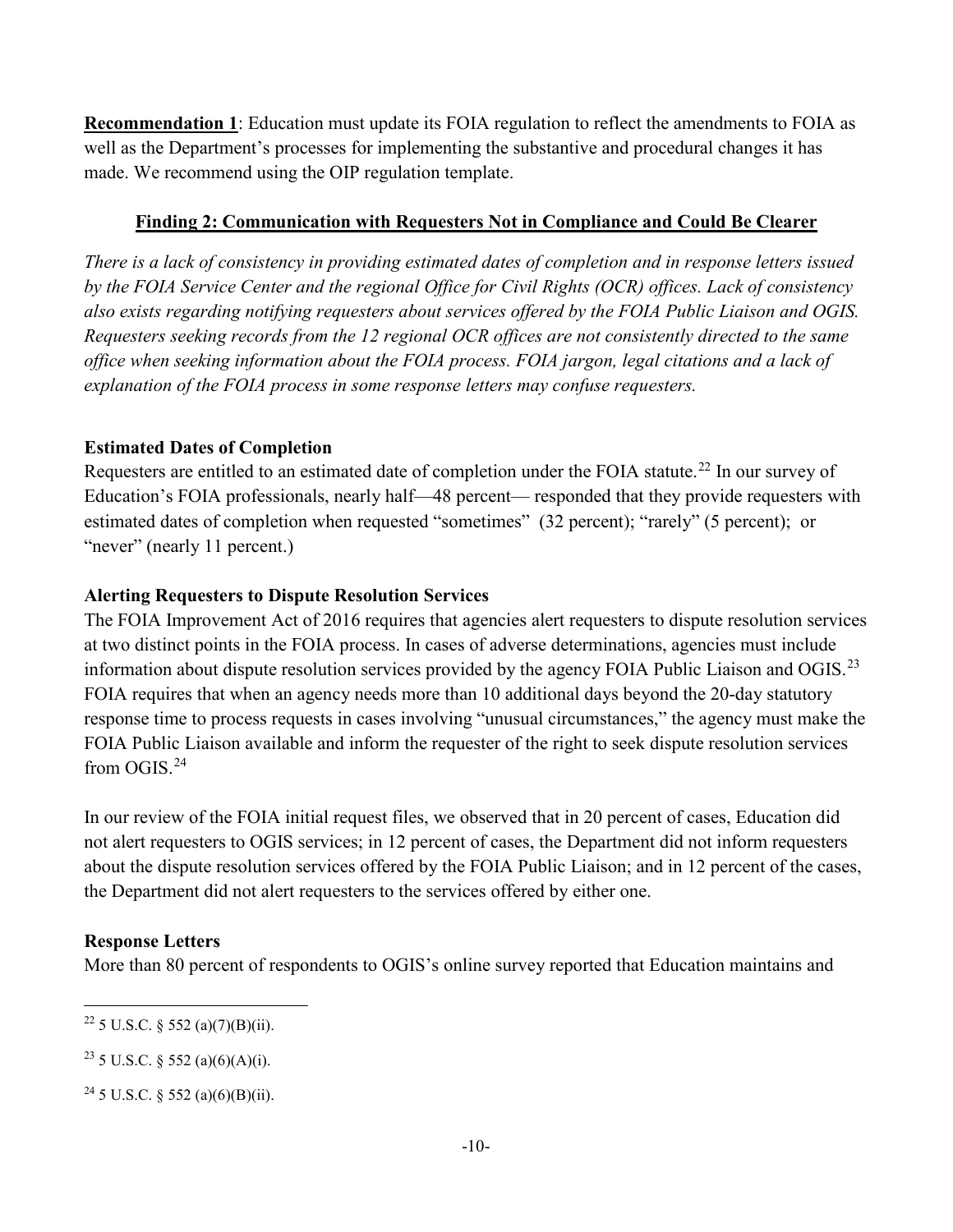uses standard template letters or language. (The other nearly 20 percent responded that they were unsure whether the Department has or uses such letters or language (12 percent) or that the Department did not use template letters or language (7 percent.)

In our review of a sample of the Department's FOIA case files from FY 2017, we found a lack of clear, consistent and standard responses from offices throughout the Department. Among the issues we noted in Department correspondence with requesters:

- Responses from a majority of the OCR offices did not provide information about the number of pages located, withheld in full and in part, and released in their entirety;
- "No records" responses did not include appeal rights; and
- Exemptions not consistently explained in plain language or in numerical order.

We noted several letters which appeared to try to explain how people who file complaints with one of the Department's OCR offices access copies of their complaint files. There is a non-FOIA method for obtaining such records through an "Early Complaint Resolution" process, but that process is not shared with requesters who seek those records through FOIA.

**Recommendation 2**: Education must comply with FOIA's statutory mandate by providing estimated dates of completion to requesters who seek such information.

**Recommendation 3**: Education must update its template letters to comply with the statute. OGIS recommends that Education write its template letters in plain language so that requesters can more easily understand the Department's FOIA process and actions

# **Finding 3: Technology Not Seamless or Being Used to its Fullest Extent**

*Education has several technology platforms at its disposal to help administer the FOIA process. In some cases, the platforms cannot operate in tandem with other platforms, creating inefficiencies. In other cases, a platform is not being used to its fullest extent.*

# **Tracking and Processing System**

Nearly half—49 percent of respondents to OGIS's survey— reported being "dissatisfied" or "very dissatisfied" with the technology the Department uses throughout the FOIA process. The Department used two case management systems, an e-discovery tool and a web-based collaborative platform for document review.

During our visit to the Department, we heard that the primary case management system is often slow or requires configuration changes during which processors cannot use the system. At the time of our assessment, Education was in the final stages of moving its case management system to the cloud using remote servers rather than servers located at the Department. The Department sought this change to increase the speed of using the system and to lessen downtime for end-users**.** Since we completed our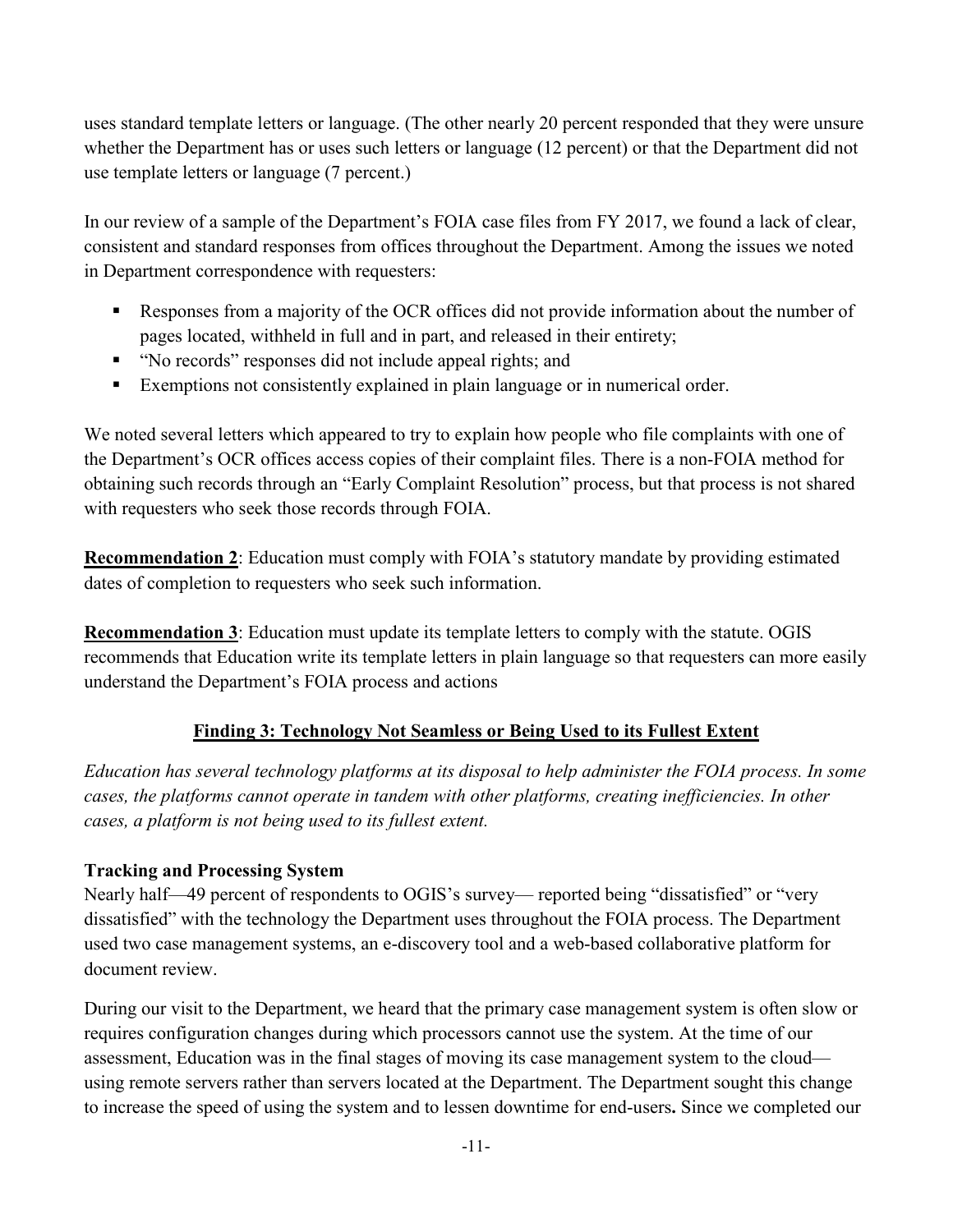assessment, but before this report was written, the move to the cloud occurred.

During our assessment, the office of Federal Student Aid (FSA) was rolling out the FOIA Integrity Management System (FIMS) for FSA-wide use as a case tracking system. The software was developed in collaboration with FSA's Business Transformation Team and Technology Office. (FSA accounted for about 12 percent of the random sample of FOIA initial request files we reviewed.)<sup>[25](#page-11-0)</sup> The roll-out is continuing, according to the Director of the FOIA Service Center.

Education uses an e-discovery tool for speedier and more targeted searches of emails, although limits on the number of licenses mean that only two members of the FOIA Service Center staff can use it to search for records in multiple offices. The tool is not compatible with the Department's FOIA case management systems.

The Department's web-based collaborative platform allows processors to coordinate cases assigned to multiple program offices. This platform gives staff the ability to review documents in one central location rather than distributing them amongst staff.

Between January 2018 and August 2018, a team of six senior-level employees at Education participated in the Partnership for Public Service's Excellence in Government (EIG) Fellows Program, a 10-month leadership development program. The team, which included one of two FOIA Service Center team leads and the Director of the Customer Service and Technology Team, who has worked with the FOIA program, assessed the Department's FOIA program and recommended improvements. Among the team's recommendations, made in August 2018, was that Education analyze the costs and benefits of moving to a Department-wide system that brings together all platforms used for FOIA processing, including FOIA case management, e-discovery and de-duplication

**Recommendation 4**: The FOIA Service Center should partner with the Department's Customer Service and Technology Team to analyze the costs and benefits of moving to a Department-wide system and leverage technology to improve and streamline Education's FOIA process.

# **Finding 4: Management Controls & Decentralized FOIA Program Challenge Effectiveness & Efficiency**

*Education tracks data related to its FOIA program, but, at the time of our assessment, lacked performance metrics and goals for program offices tasked with responding to searches, and individual employees with FOIA responsibilities. The decentralized nature of the Department's FOIA program creates inefficiencies in the process including untimely search results, in some cases, inconsistencies in program offices' recommended redactions.* 

<span id="page-11-0"></span><sup>&</sup>lt;sup>25</sup> See Methodology, page 19.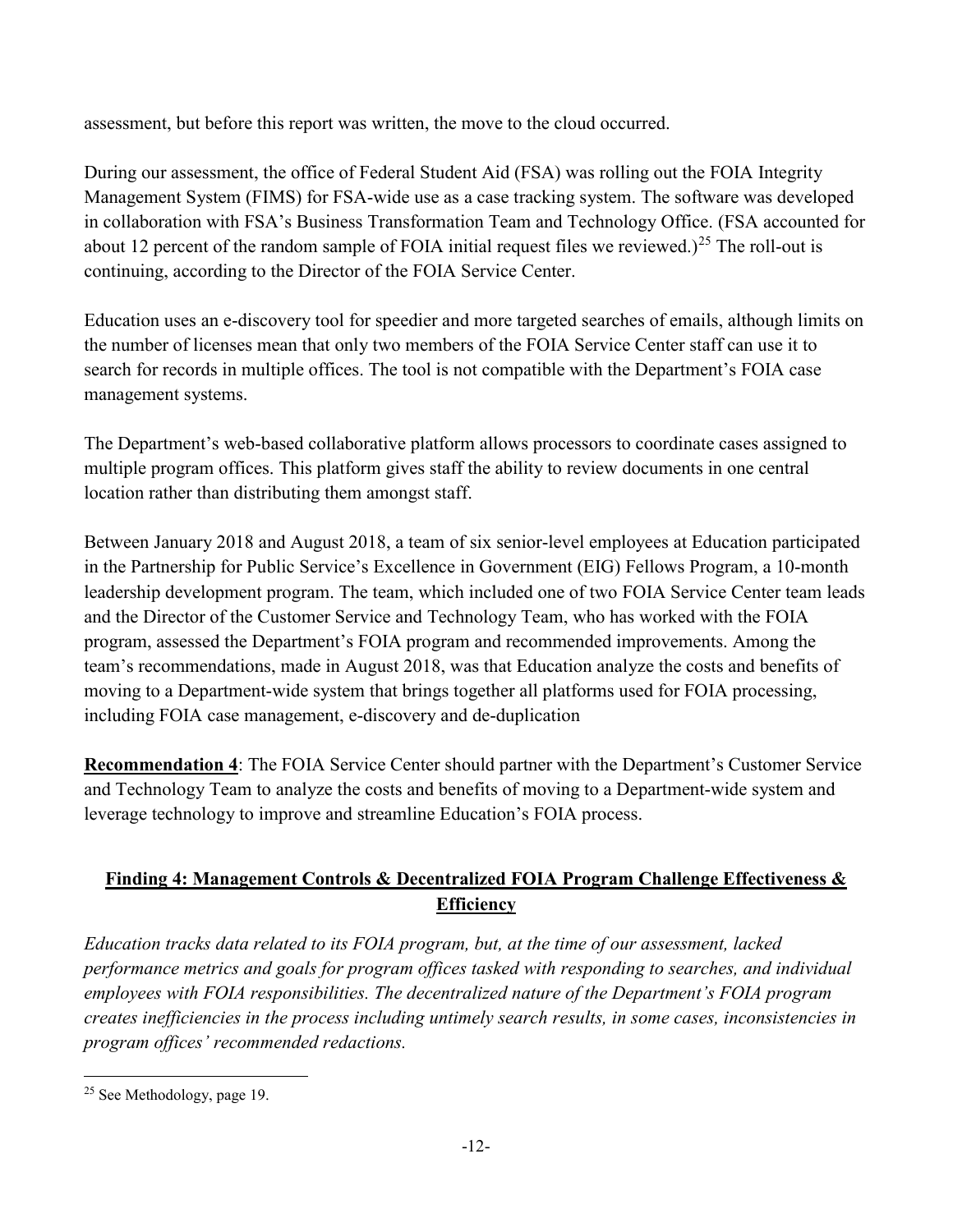During our assessment, we noted a lack of performance metrics and goals necessary to assess the overall performance of the FOIA Service Center. At the time of our assessment, the Center reported every other week to the Chief FOIA Officer on metrics such as the backlog, the average and median age of all requests, the 10 oldest requests, the number of appeals, and requests closed by each processor. Such data is crucial to managing an effective FOIA program; setting data-driven goals would help decrease backlogs and increase timeliness.

In its Chief FOIA Officer Report for 2018, published after our assessment but before this report was written, the Department estimated the average number of pages processed per request to be between 150 pages and 175 pages.<sup>[26](#page-12-0)</sup> The agency noted that its current process does not allow for more precise tracking but that it would revisit whether to track pages processed.

During our assessment, we repeatedly heard from FOIA managers and processors that some program offices do not provide timely responses to the FOIA Service Center's search requests. However, threequarters of the FOIA professionals responding to the OGIS survey reported that FOIA contacts within the program offices are "somewhat cooperative" or "very cooperative" with search and production of records. We were not able to determine whether response times for search requests is a Department-wide problem.

The FOIA Service Center does not appear to systematically manage and measure the performance of individual program offices nor does the Center appear to have specific goals related to the program offices timeliness in responding to the searches tasked to them.

We observed that the Department does not track the time it takes program offices to respond to search requests. Without such data, it is unclear how outstanding searches affect the Department's backlog, which swelled from 381 requests at the end of FY 2016 to 857 requests at the end of FY 2018. Tracking the extent to which search delays affect the Department's ability to respond to requests within 20 working days is particularly important for identifying trends, setting performance goals and measuring progress.

Performance plans for employees with FOIA duties do not contain standards reflecting those expectations. The absence of a FOIA performance element in individual performance plans may challenge management's efforts to hold employees accountable in this area. The EIG team also recommended in August 2018 that the Department fully centralize FOIA administration and ensure there are well-trained points of contact in each program office.

**Recommendation 5**: The FOIA Service Center should track the time it takes Department program offices to respond to search requests, and establish performance standards and protocols for handling

<span id="page-12-0"></span><sup>26</sup> [https://www2.ed.gov/policy/gen/leg/foia/2018-ed-cfo-report-doj.pdf,](https://www2.ed.gov/policy/gen/leg/foia/2018-ed-cfo-report-doj.pdf) accessed April 11, 2019.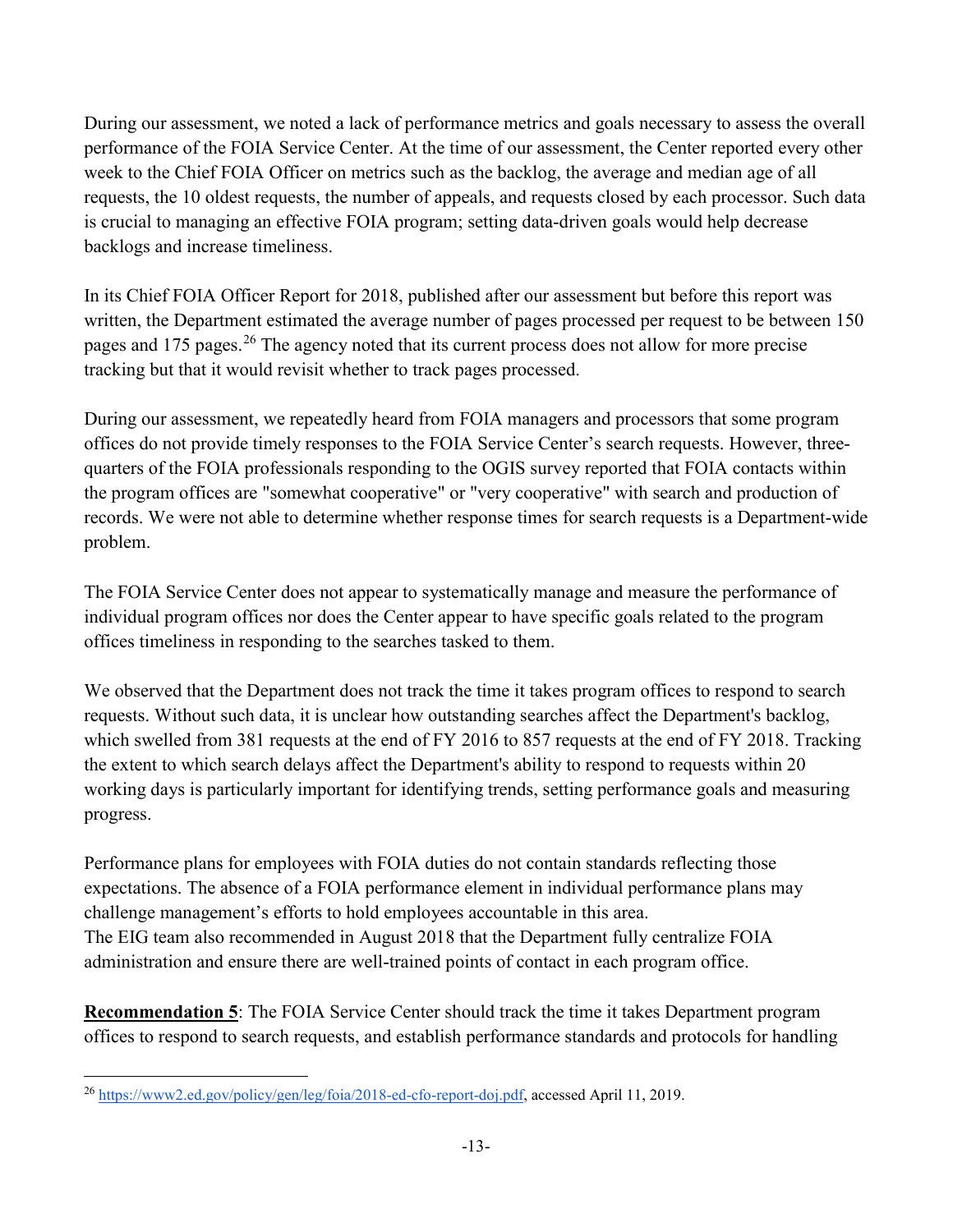overdue search responses. The data may help determine whether to centralize the Department's FOIA program as recommended by the EIG team.

**Recommendation 6:** The FOIA Service Center should work with human capital staff to use data to develop individual performance metrics and goals for each processor (e.g., numbers of cases closed and pages reviewed) to reduce the backlog and improve timeliness.

**Recommendation 7**: The FOIA Service Center should work with human capital staff to incorporate FOIA performance standards into performance plans for all employees with FOIA responsibilities.

# **Observation**

The four findings and seven recommendations in this report related to management controls, the FOIA regulation, technology, and communication with requesters, fit squarely into the duties of the Chief FOIA Officer, who is required under FOIA to review all aspects of FOIA administration annually, including agency FOIA regulations.<sup>[27](#page-13-0)</sup> In response to our online survey, 20 percent of respondents said they were "dissatisfied" or "very dissatisfied" with the Chief FOIA Officer's oversight of the FOIA program, while 32 percent said they were "neutral."

At the time of our assessment, Education's Acting Chief FOIA Officer was the Acting Chief Privacy Officer and the head of the Privacy, Information, and Records Management Services Division. As previously discussed, in January 2019, Education moved its FOIA program from the Office of Management into the Office of the Secretary. The Department's Chief FOIA Officer is now the Director of the Office of the Executive Secretariat and the first-line supervisor for the FOIA Service Center Director.

The move into the Office of the Secretary raises the profile of the FOIA office within the Department and presents an opportunity for increased communication between the FOIA Service Center Director and the new Chief FOIA Officer. The new reporting structure also presents an opportunity for the Chief FOIA Officer to ensure compliance with FOIA. The statute requires Chief FOIA Officers at each Federal agency to:

- support efficient and appropriate compliance with FOIA and make recommendations as necessary to improve implementation;
- oversee FOIA operations by monitoring implementation and reporting to the head and the chief legal officer of the agency and the Attorney General;
- recommend improvements, including funding, to FOIA implementation;
- support customer service by taking certain steps to improve public understanding of FOIA by designating one or more FOIA Public Liaisons; and

<span id="page-13-0"></span>l  $27\,$  5 U.S.C. § 552(j)(3)(A).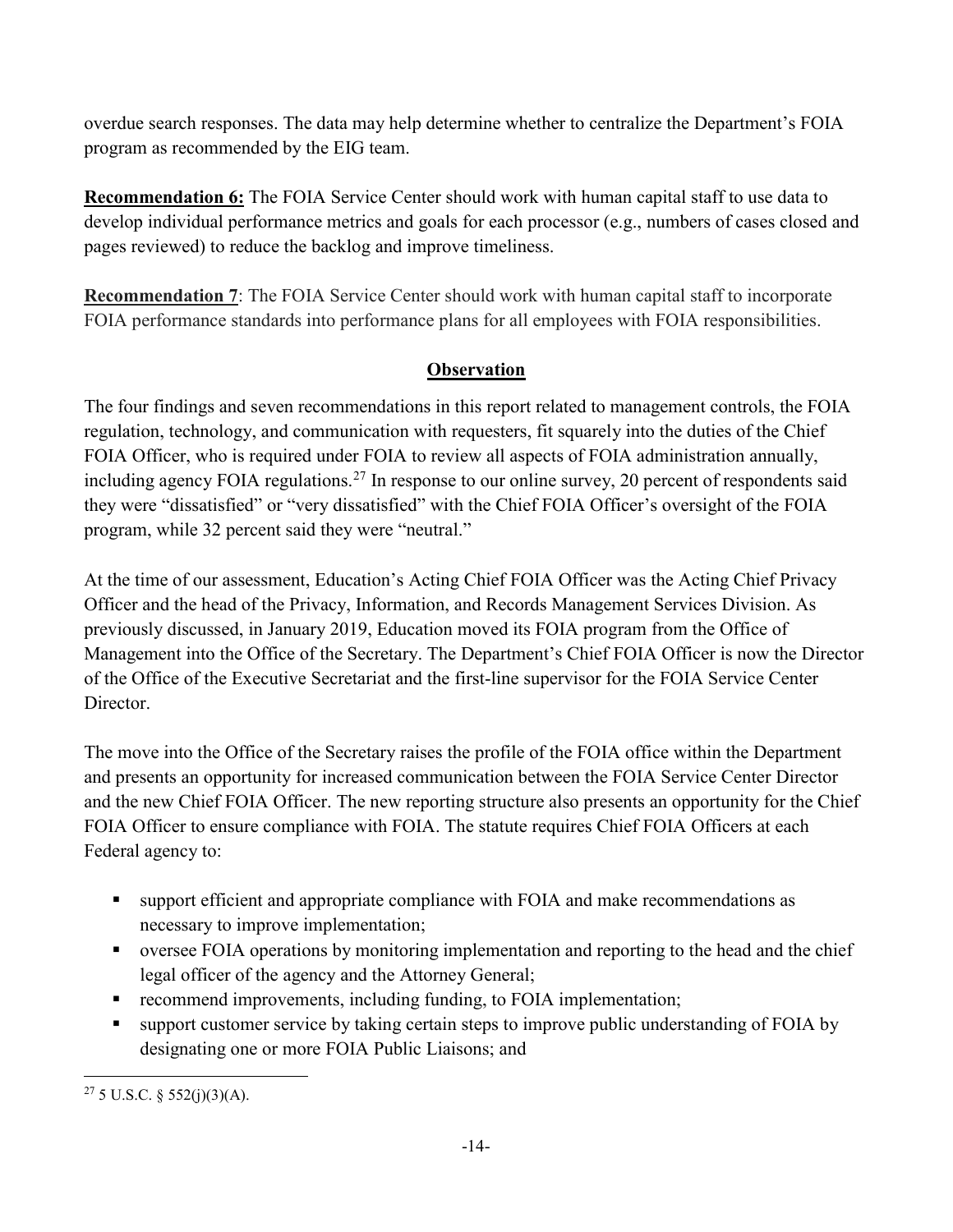ensure that FOIA staff have adequate, periodic training.<sup>[28](#page-14-0)</sup>

The Chief FOIA Officer is best-positioned to use the authority of the FOIA statute to ensure efficient and appropriate FOIA compliance throughout the Department. The Chief FOIA Officer should continue to communicate closely with the FOIA Service Center Director. The Chief FOIA Officer should also engage the EIG team about its recommendations (to the extent this has not already taken place), which include updating the Department's strategic plan to include FOIA and including FOIA work in employee performance appraisals department-wide, two recommendations OGIS endorses.

# **Relevant Best Practices**

In reviewing FOIA policies, procedures and compliance of Federal agencies, identifying ways to improve compliance, and resolving FOIA disputes, OGIS has identified a number of practices for improving FOIA administration that agencies, regardless of size, may use.

Below are several Best Practices that OGIS has identified as relevant and potentially helpful to Education's FOIA program, based on the findings and recommendations in this report. Education should also incorporate, to the extent possible, the Best Practices outlined in the Final Report and Recommendations of the 2016-2018 Term of the FOIA Advisory Committee.[29](#page-14-1)

**Best Practice 1**: Use model language and formatting suggestions provided by OGIS in its first advisory opinion, published in July 2018, to alert requesters to the dispute resolution services available to them.<sup>[30](#page-14-2)</sup>

**Best Practice 2**: To the extent possible, final response letters should include information describing the search or searches the Department conducted to locate responsive records. Search information could include the key words and search terms personnel used to conduct the search, the locations and record systems searched, and whether a search was manual and/or electronic. Providing this information would enhance the requester's understanding of the Department's action on a request.

**Best Practice 3**: Improve the FOIA website and e-reading room using guidance provided by OIP: Agency FOIA Websites 2.0.[31](#page-14-3)

<span id="page-14-0"></span> $28$  5 U.S.C.  $\frac{552(i)}{2}$ .

<span id="page-14-1"></span><sup>29</sup> [https://www.archives.gov/files/final-report-and-recommendations-of-2016-2018-foia-advisory-committee.pdf.](https://www.archives.gov/files/final-report-and-recommendations-of-2016-2018-foia-advisory-committee.pdf)

<span id="page-14-2"></span><sup>30</sup> [https://www.archives.gov/files/communication-advisory-opinion.pdf.. See also OGIS Issue Assessment on Agency](https://www.archives.gov/files/communication-advisory-opinion.pdf)  Compliance with Required [Dispute Resolution Notices,](https://www.archives.gov/files/communication-advisory-opinion.pdf) [https://www.archives.gov/files/notice-of-dispute-resolution-services](https://www.archives.gov/files/notice-of-dispute-resolution-services-compliance-assessment.pdf)[compliance-assessment.pdf](https://www.archives.gov/files/notice-of-dispute-resolution-services-compliance-assessment.pdf)[.](https://www.archives.gov/files/communication-advisory-opinion.pdf)

<span id="page-14-3"></span><sup>&</sup>lt;sup>31</sup> OIP Guidance: Agency FOIA Websites 2.0, [https://www.justice.gov/oip/oip](https://www.justice.gov/oip/oip-guidance/OIP%20Guidance%3A%20%20Agency%20FOIA%20Websites%202.0)[guidance/OIP%20Guidance%3A%20%20Agency%20FOIA%20Websites%202.0.](https://www.justice.gov/oip/oip-guidance/OIP%20Guidance%3A%20%20Agency%20FOIA%20Websites%202.0)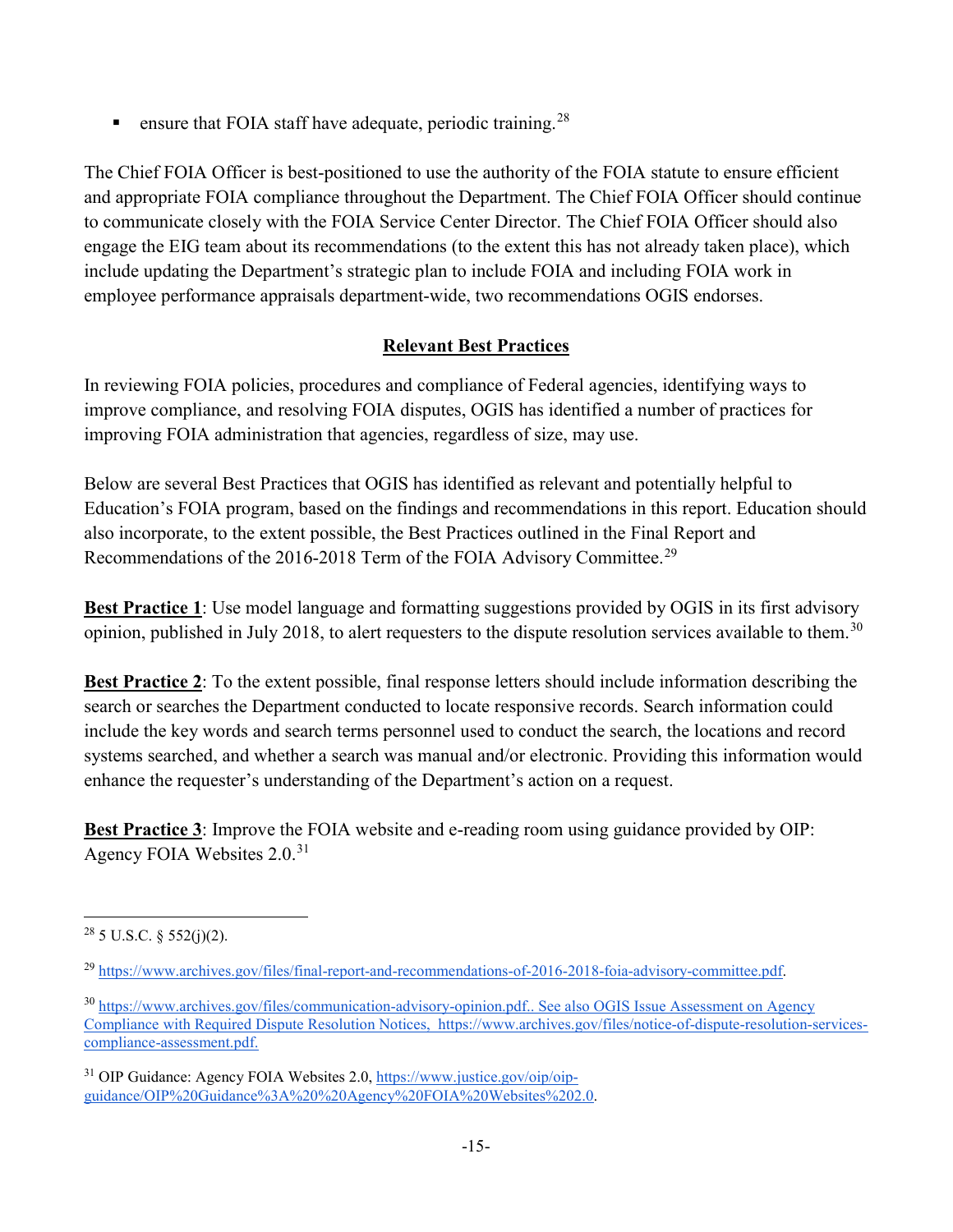# **Methodology**

OGIS Compliance Team Lead Kirsten Mitchell and OGIS staff member Christa Lemelin conducted the assessment of the Education FOIA program. This report is the result of their first-hand review of Education FOIA initial request files; analysis of applicable data and documents including Education FOIA regulations, the FOIA website and other written material; an online survey of FOIA professionals; and interviews with Education FOIA officials and staff.

On August 22 and 23, 2018, we visited Education and interviewed the following people:

- **FOIA Service Center Director**
- **FOIA Service Center Team Lead/FOIA Public Liaison**
- **FOIA Service Center Team Lead/FOIA Appeals Coordinator**
- **Three GISs/FOIA Analysts**
- **Two contract GIS employees**
- **Intake Specialist**
- Attorney, Business and Administrative Law Division, OGC
- Director of Customer Service and Technology, OCR
- Acting Chief Privacy/FOIA Officer

We also re-interviewed the FOIA Service Center Director on April 18, 2019.

We reviewed a "statistically significant sample" of FOIA case files Education processed in FY 2017—in this case 334 files—which allows us to say that the findings and analysis apply to the entire population of 2,574 cases Education processed in FY 2017. The Department Education provided us with a spreadsheet of the FOIA cases it closed in FY 2017. An online sample size calculator [\(https://www.surveysystem.com/sscalc.htm\)](https://www.surveysystem.com/sscalc.htm) revealed that we needed to review 334 case files for a confidence level of 95 percent. We used Excel to assign sequential numbers to each of the 2,574 cases and the random number generator to select the sample of 334 cases. For each case, Education copied the administrative record minus the responsive records to a CD for our review. We finished our review of the case files on December 19, 2018.

On June 11, 2019, we presented our findings to Education's Special Assistant, Office of the Deputy Secretary; Chief FOIA Officer; the FOIA Service Center Director; and the FOIA Service Center Team Lead/FOIA Appeals Coordinator. Education provided feedback on our assessment, which prompted us to re-review the litigation and update our assessment and Appendix of FOIA litigation.

Please direct questions to OGIS at [ogis@nara.gov](mailto:ogis@nara.gov) or 202-741-5770.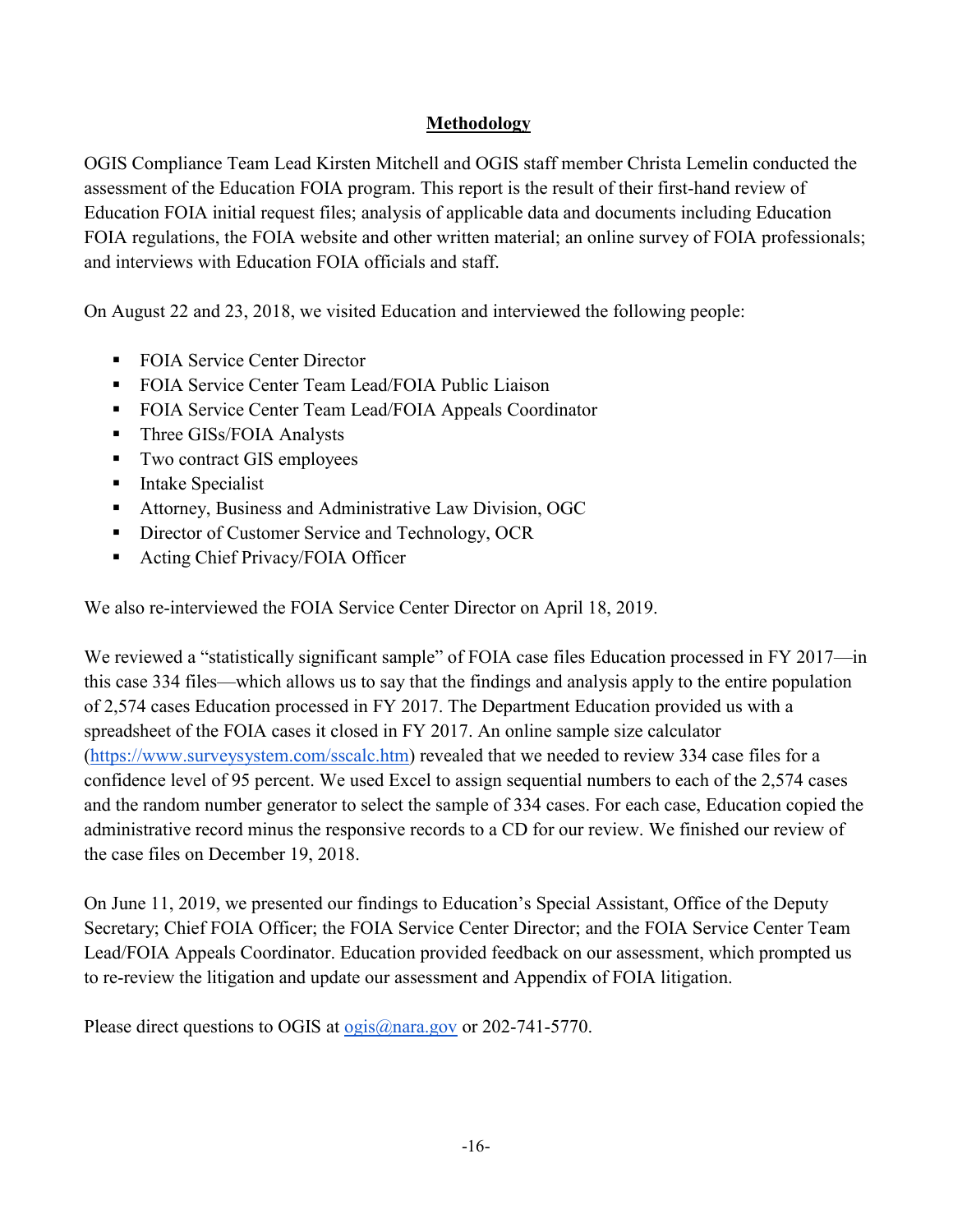### **Appendix**

FOIA lawsuits filed against Education between January 1, 2009 and July 6, 2018

1*. Apollo Grp., et al. v. U.S. Dep't of Educ.*, Civ. No. 09-01044 (D.D.C. Dec. 16, 2009) (dismissed with prejudice by joint stipulation);

2. *Wells, et al. v. U.S. Dep't of Educ., et al.*, Civ. No. 09-00456 (M.D. La. Aug. 12, 2009) (dismissed without prejudice), *aff'd,* Case No. 09-30768 (5th Cir. Jan. 11, 2010);

3. *Ctr. for Pub. Integrity v. U.S. Dep't of Educ., et al.*, Civ. No. 09-01765 (D.D.C. Mar. 5, 2010) (plaintiff's motion for voluntary dismissal without prejudice granted);

4. *Ferguson v. U.S. Dep't of Educ.*, Civ. No. 09-10057 (S.D.N.Y Sept. 14, 2011) (granting in part and denying in part defendant's motion for summary judgment)*, appeal withdrawn by stipulation*, Case No. 11-4821 (2d Cir. Aug. 6, 2012);

5. *Ctr. for Pub. Integrity v. U.S. Dep't of Educ.,* Civ. No. 10-00591 (D.D.C. June 3, 2010) (dismissed with prejudice by joint stipulation);

6. *Allen v. U.S. Dep't of Educ.*, Civ. No. 10-01101 (D.D.C. Dec. 14, 2010) (granting defendant's motion to dismiss or for summary judgment);

7. *Citizens for Responsibility and Ethics in Wash. v. U.S. Dep't of Educ.*, Civ. No. 11-00651 (D.D.C. Nov. 16, 2011) (settled and dismissed with prejudice by joint stipulation);

8. *Reade v. U.S. Dep't of Educ.*, Civ. No. 10-02559 (D. Ariz. Oct. 18, 2011) (settled and dismissed with prejudice by joint stipulation);

9. *Coal. for Educ. Success v. U.S. Dep't of Educ.*, Civ. No. 10-02084 (D.D.C. Dec. 20, 2011) (dismissed with prejudice);

10. *Wells, et al. v. U.S. Dep't of Educ.*, Civ. No. 11-00016 (M.D. La. July 15, 2011) (dismissed without prejudice), *aff'd,* Case No. 11-30686 (5th Cir. Nov. 21, 2011);

11. *Coal. for Educ. Success v. U.S. Dep't of Educ.*, Civ. No. 11-00213 (D.D.C. Dec. 20, 2011) (dismissed with prejudice);

12. *Citizens for Responsibility and Ethics in Wash. v. U.S. Dep't of Educ.*, Civ. No. 11-00651 (D.D.C. Nov. 16, 2011) (settled and dismissed with prejudice by joint stipulation);

13. *Citizens for Responsibility and Ethics in Wash. v. U.S. Dep't of Educ.*, Civ. No. 11-00878 (D.D.C. Oct. 17, 2011) (settled and dismissed with prejudice by joint stipulation);

14. *Moya, et al. v. U.S. Dep't of Educ., et al.*, Civ. No. 11-80750 (S.D. Fla. Nov. 8, 2011) (granting defendant's motion to dismiss);

15. *Chapel, et al. v. U.S. Dep't of Educ.*, Civ. No. 11-04344 (N.D. Cal. May 16, 2012) (voluntarily dismissed without prejudice);

16. *Nye-Wilson, et al. v. U.S. Dep't of Educ.*, Civ. No. 11-05678 (N.D. Cal. May 16, 2012) (voluntarily dismissed without prejudice);

17. *Gallup, Inc. v. U.S. Dep't of Educ., et al.*, Civ. No. 12-00025 (D. Neb. Feb. 7, 2012) (voluntarily dismissed);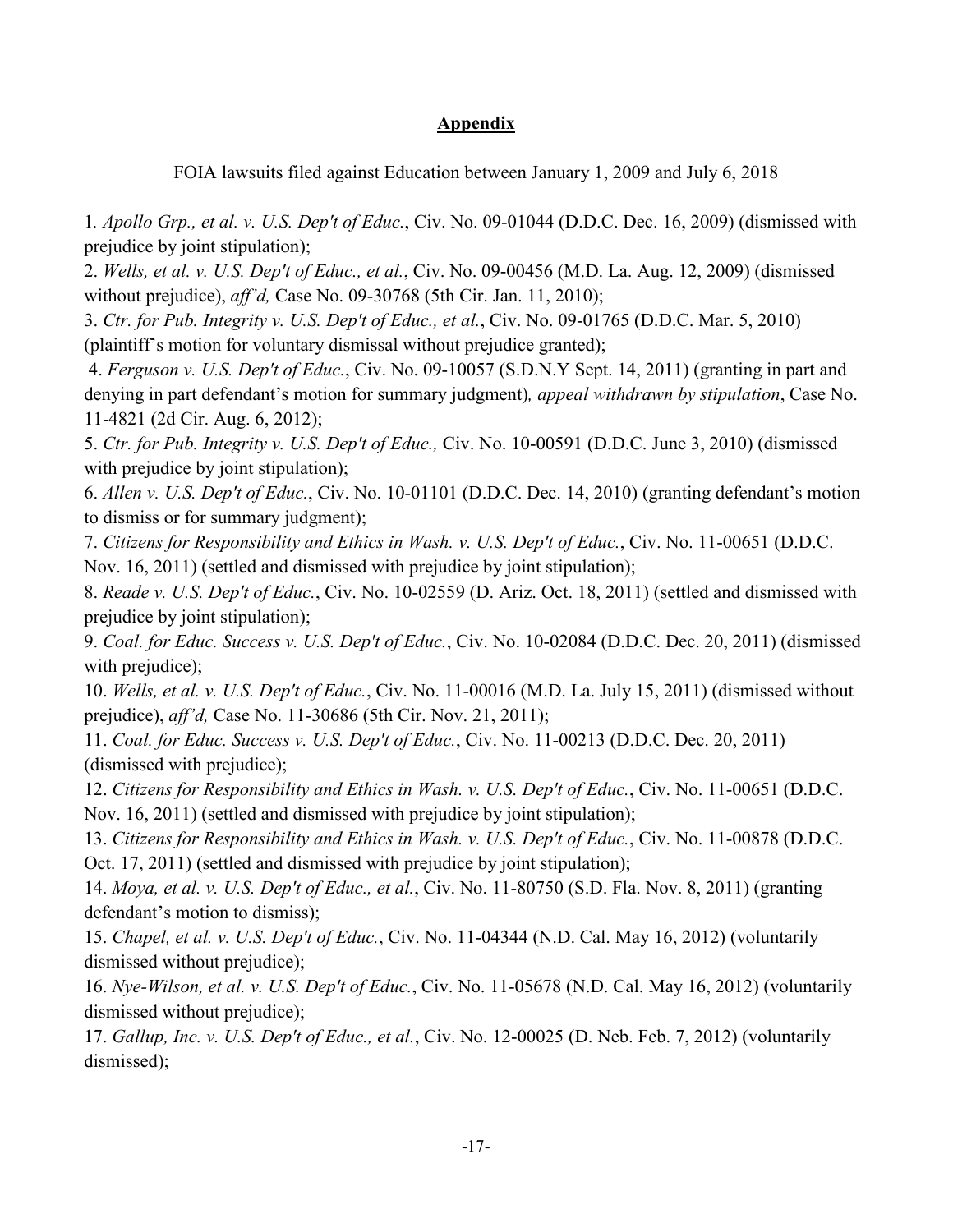18. *Chapel, et al. v. U.S. Dep't of Educ.*, Civ. No. 12-01919 (N.D. Cal. June 5, 2012) (voluntarily dismissed without prejudice);

19. *Kyle v. U.S. Dep't of Educ.*, Civ. No. 12-01639 (D. Md. Nov. 9, 2012) (dismissed for lack of jurisdiction);

20. *Andela v. Admin. Office of the U.S. Courts, et al.*, Civ. No. 13-00865 (E.D. Pa. April 30, 2013) (dismissing claim against U.S. Dep't of Educ.), *aff'd*, Case No.14-952 (3d Cir. June 17, 2014);

21. *Elec. Privacy Info. Ctr. v. U.S. Dep't of Educ.*, Civ. No. 13-00345 (D.D.C. Nov. 4, 2013) (settled and dismissed with prejudice by joint stipulation);

22. *Family Research Council, Inc. v. U.S. Dep't of Justice, et al.*, Civ. No. 13-00405 (D.D.C. May 29 , 2014) (dismissed with prejudice by joint stipulation);

23. *Brustein & Manasevit, PLLC v. U.S. Dep't of Educ.*, Civ. No. 13-00714 (D.D.C. Mar. 31, 2014) (granting defendant's motion for summary judgment);

24. *Geltner v. U.S. Dep't of the Treasury, et al.*, Civ. No. 14-00233 (E.D. Va. June 20, 2014) (dismissed without prejudice by joint stipulation);

25. *Nat'l Consumer Law Ctr. v. U.S. Dep't of Educ.*, Civ. No. 14-12206 (D. Mass. Feb. 23, 2015) (dismissed with prejudice by joint stipulation);

26. *Brozzo v. U.S. Dep't of Educ.*, Civ. No. 14-01584 (N.D.N.Y. May 11, 2017) (granting defendant's motion for summary judgment);

27. *Bagwell v. U.S. Dep't of Educ.*, Civ. No. 15-00334 (D.D.C. Apr. 26, 2016) (granting defendant's motion for summary judgment);

28. *New York Legal Assistance Grp. v. U.S. Dep't of Educ.*, Civ. No. 15-03818 (S.D.N.Y. Jan. 2, 2018) (settled and dismissed with prejudice by joint stipulation);

29. *Am. Civil Liberties Union v. Dep't of Homeland Sec.*, *et al.*, Civ. No. 16-00221 (filed Feb. 10, 2016 D.D.C.) (pending);

30. *Nye-Wilson, et al. v. U.S. Dep't of Educ., et al.*, Civ. No. 16-00104 (D. Haw. June 15, 2016) (dismissed with prejudice by joint stipulation);

31. *Am. Civil Liberties Union Found., Inc., et al. v. U.S. Dep't of Educ.*, Civ. No. 16-10613 (D. Mass. Mar. 30, 2018) (granting in part and denying in part defendant's motion for summary judgment), *appeal dismissed*, Case No. 18-1502 (1st Cir. Oct. 31, 2018);

32. *Students for Fair Admissions, Inc., et al. v. U.S. Dep't of Educ.*, Civ. No. 16-02154 (D.D.C. October 27, 2016) (dismissed without prejudice by joint stipulation);

33. *Brustein & Manasevit, PLLC v. U.S. Dep't of Educ.*, Civ. No. 16-02383 (D.D.C. July 25, 2017) (settled and dismissed with prejudice by join stipulation);

34. *Stein v. Cent. Intelligence Agency, et al.*, Civ. No. 17-00189 (filed Jan. 31, 2017 D.D.C.) (pending); 35. *Tr. of Princeton Univ. v. U.S. Dep't of Educ.*, Civ. No. 17-00485 (D.D.C. December 11, 2017) (settled and dismissed without prejudice by joint stipulation);

36. *Judicial Watch, Inc. v. U.S. Dep't of Educ.*, Civ. No. 17-00501 (D.D.C. July 13, 2017) (settled and dismissed with prejudice by joint stipulation);

37. *Voigt v. U.S. Dep't of Educ*., Civ. No. 17-00790 (D.D.C. Jan. 24, 2018) (settled and dismissed with prejudice by joint stipulation);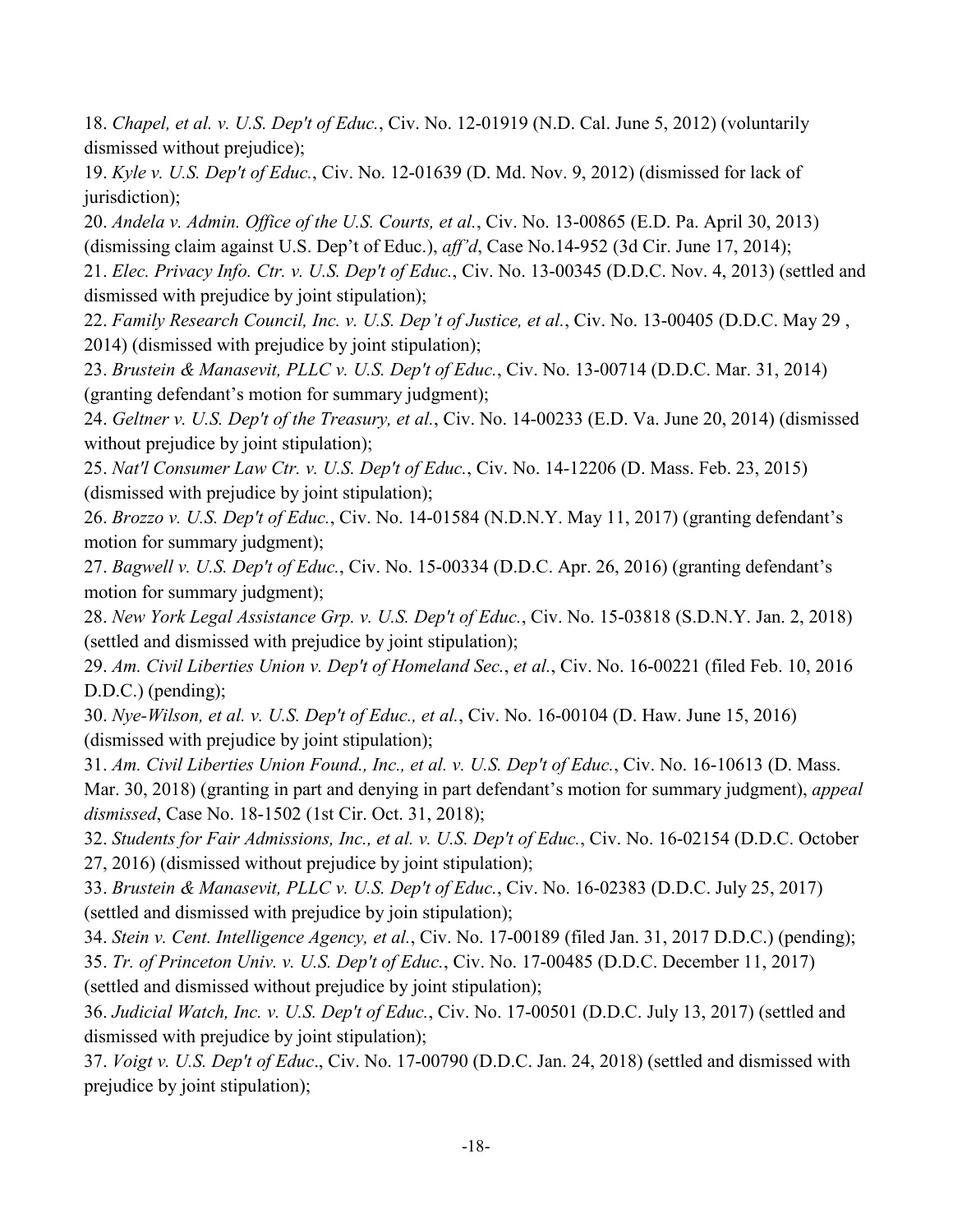38. *Am. Oversight v. U.S. Dep't of Commerce, et al.*, Civ. No. 17-00920 (D.D.C. October 31, 2017) (settled and dismissed without prejudice by stipulation);

39. *Neborak v. U.S. Dep't of Educ.*, Civ. No. 17-00678 (W.D. Pa. Aug. 10, 2017) (dismissed with prejudice by joint motion);

40. *Judicial Watch, Inc. v. U.S. Dep't of Educ.*, Civ. No. 17-01021 (D.D.C. Sept. 22, 2017) (dismissed with prejudice by joint stipulation);

41. *Nat'l Women's Law Ctr. v. U.S. Dep't of Educ.*, Civ. No. 17-01137 (D.D.C. May 4, 2018) (settled and dismissed with prejudice by joint stipulation);

42. *Am. Oversight v. U.S. Dep't of Educ.*, Civ. No. 17-01247 (filed June 26, 2017 D.D.C.) (pending);

43. *Lambda Legal Def. & Educ. Fund, Inc. v. U.S. Dep't of Educ., et al.*, Civ. No. 17-06390 (S.D.N.Y. Mar. 9, 2018) (settled and dismissed with prejudice by joint stipulation);

44. *New York Times Co., et al. v. U.S. Dep't of Justice, et al.*, Civ. No. 17-07439 (S.D.N.Y. January 17, 2018) (voluntarily dismissed with prejudice by joint stipulation);

45. *Reyes v. U.S. Dep't of Educ.,* Civ. No. 17-02548 (D.D.C. June 28, 2018) (settled and dismissed with prejudice by joint stipulation);

46. *Democracy Forward Found. v. U.S. Dep't of Educ.*, Civ. No. 17-02609 (D.D.C. Oct. 26, 2018) (dismissed with prejudice by joint stipulation);

47. *Almeda v. U.S. Dep't of Educ., et al.*, Civ. No. 17-02641 (filed Dec. 8, 2018 D.D.C.) (pending); 48. *Century Found. v. DeVos, et al.*, Civ. No. 18-01128 (S.D.N.Y. March 14, 2018) (voluntarily dismissed without prejudice);

49. *Am. Oversight v. U.S. Dep't of Commerce, et al.*, Civ. No. 18-00534 (filed March 8, 2018 D.D.C.) (pending);

50. *Am. Oversight v. U.S. Dep't of Agriculture, et al.*, Civ. No. 18-00568 (D.D.C. June 13, 2019) (voluntary dismissal without prejudice by plaintiff);

51. *Am. Oversight v. U.S. Dep't of Veterans Affairs*, Civ. No. 18-00656 (filed March 22, 2018 D.D.C.) (pending);

52. *Nye-Wilson v. U.S. Dep't of Educ.*, Civ. No. 18-01846 (N.D. Cal. Dec. 21, 2018) (granting plaintiff's motion to dismiss without prejudice);

53. *Pub. Citizen, Inc. v. U.S. Dep't of Educ.*, Civ. No. 18-00691 (D.D.C. June 28, 2019) (settled and dismissed with prejudice by joint stipulation);

54. *Century Found. v. U.S. Dep't of Educ.*, Civ. No. 18-03299 (S.D.N.Y. Oct. 19, 2018) (voluntarily dismissed without prejudice);

55. *Century Found. v. U.S. Dep't of Educ.*, Civ. No. 18-03352 (S.D.N.Y. July 23, 2018) (settled and dismissed with prejudice by joint stipulation);

56. *Nat'l Consumer Law Ctr. v. U.S. Dep't of Educ.*, Civ. No. 18-10763 (filed April 19, 2018 D. Mass.) (pending);

57. *Century Found. v. U.S. Dep't of Educ.*, Civ. No. 18-03581 (S.D.N.Y. Aug. 1, 2018) (voluntarily dismissed without prejudice);

58. *Democracy Forward Found. v. U.S. Dep't of Educ.*, Civ. No. 18-00976 (D.D.C. March 14, 2019) (dismissed with prejudice by joint stipulation);